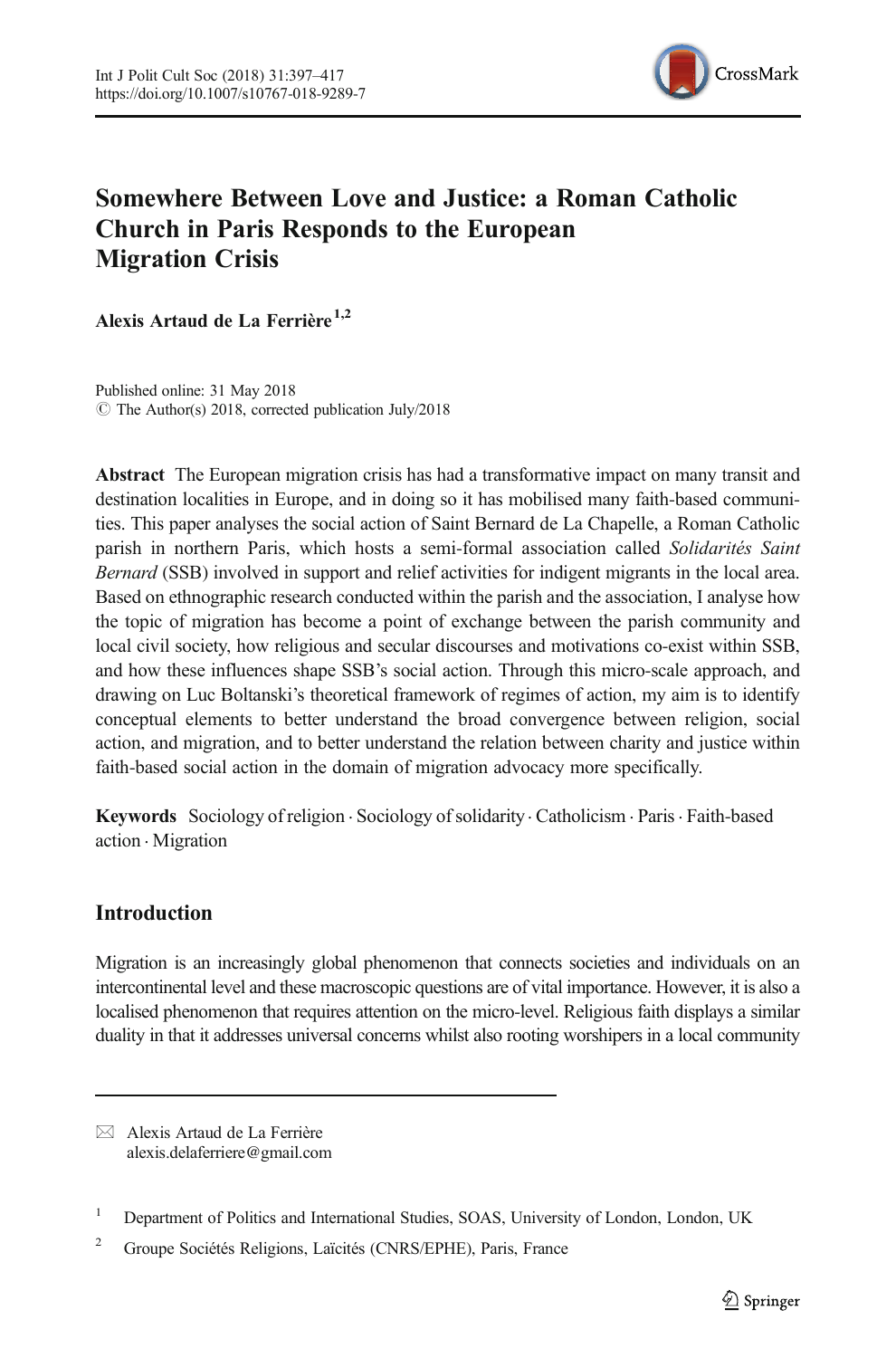and mode of ritual. The aim of this article is to examine how a local place of worship can serve as a hub for social action in favour of newly arrived migrants, whilst also fostering better cohesion within a hyper-diverse urban locality. Through an ethnographic case study of the Parisian parish of Saint Bernard de La Chapelle, I argue that the Catholic social tradition in France offers certain assets for such a task. At the same time, this article also highlights the tensions and limitations that can arise from social action that is faith-based and seeks to draw on the commitment of a wide spectrum of actors from both within and beyond a particular faith community.

Saint Bernard de la Chapelle is a Roman Catholic parish in the hyper-diverse Goutte d'Or neighbourhood of northern Paris. Historically a hub for local migrants' rights movements, the church today is a site where disparate actors join in a collective action in response to the local effects of a global, structural phenomenon. The parish hosts a semi-formal association called Solidarités Saint Bernard (SSB), which counts approximately 110 volunteer members (over half of whom are not parish members) involved in support and relief activities for indigent migrants in the local area. Based on ethnographic research conducted within the parish and the association between 2014 and 2016, I analyse how the topic of migration has become a point of exchange between the parish community (the clergy affiliated with the church and self-identified Catholics who attend Mass at Saint Bernard on a regular or occasional basis) and local civil society (local residents, activists, and civil society associations), how religious and secular discourses and motivations co-exist within SSB, and how these influences shape SSB's social action. Through this micro-scale study and reliance on Boltanski's [\(2011\)](#page-19-0) theoretical framework of regimes of action—a matrix which designates social action according to typologies of social and symbolic relations—my aim is to identify conceptual elements to better understand the broad convergence between religion, social action, and migration. With specific reference to the case of SSB, my aim is to delineate how and why the group's social action is divided between concerns of charity and concerns of justice for migrants arriving in the neighbourhood.

## Methodology

This study draws on ethnographic data collected over a two-year period starting in June 2014. This research was conducted as part of a broader study on the role of French Catholics in the reception and support of newly arrived migrants, which included field sites in Paris, Calais, Toulouse, rural Normandy, and Béziers.

In the case of Saint Bernard de La Chapelle, the focus of this article, I draw on two methodological approaches. During a first phase of study, between June 2014 and November 2015, I conducted an extensive participant observation study of SSB and the parish community. Having informed the parish priest of my position, I participated on a weekly basis in the group's food and clothing distribution activities, its night shelter, and language classes. Additionally, I attended group meetings on a regular basis. In parallel, I also attended Sunday Mass on a regular basis in order to observe the manner in which the parish's social work crossed over into its worship activities (contents of sermons, attitudes of the congregation, liturgical symbolism).

During a second phase of study in 2016, I conducted a series of open-ended interviews to supplement my field observations.<sup>1</sup> SSB volunteers were invited to participate in individual interviews focusing on their motivations for participating in SSB, their religious identity, their

<sup>&</sup>lt;sup>1</sup> Interview participants are referred to by pseudonym.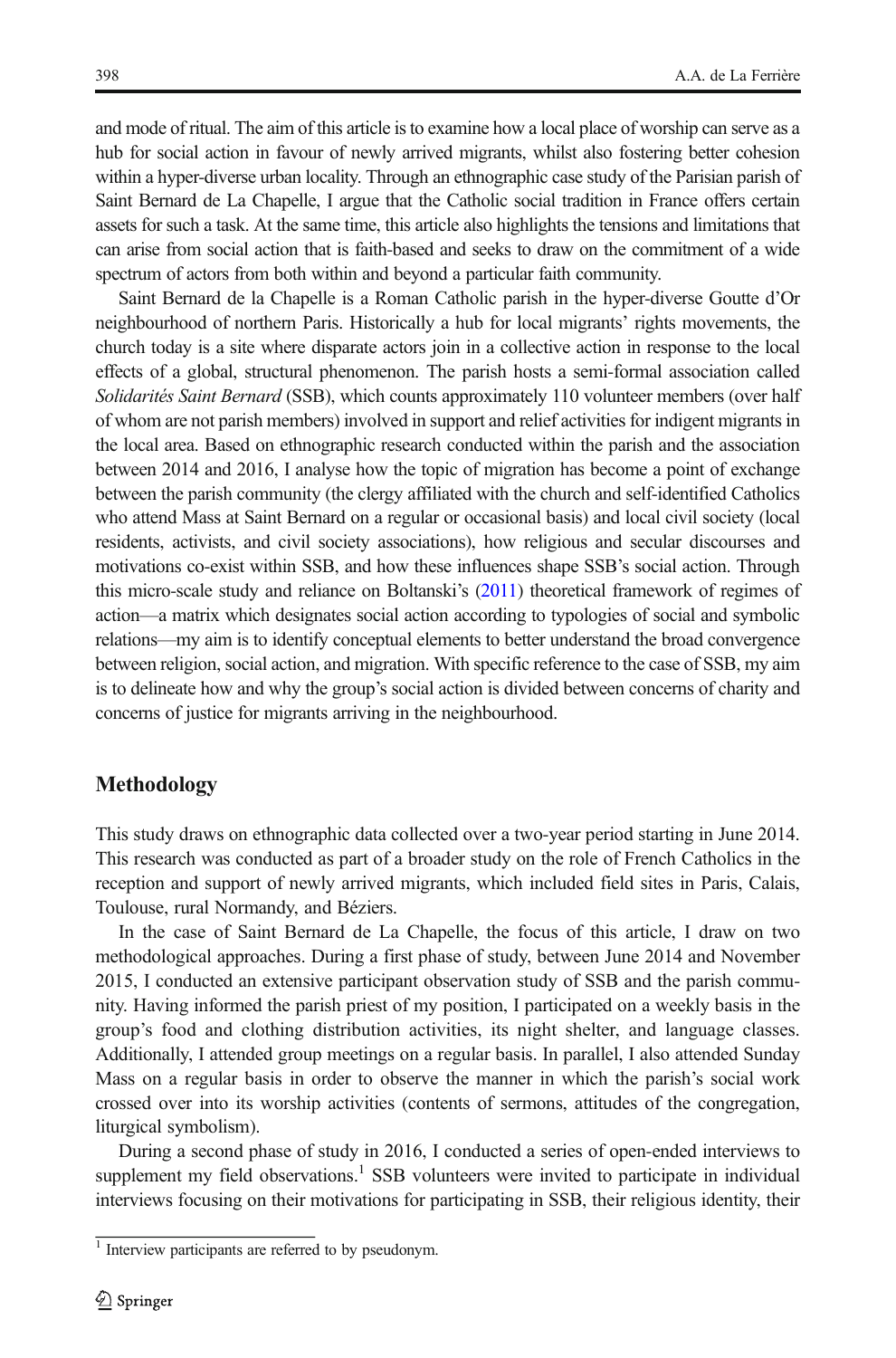views on the Catholic affiliation of SSB, and their relationship to the local neighbourhood. Twenty-five active volunteers agreed to participate in the interviews, out of a membership of approximately 110 volunteers (the number of volunteers fluctuated during my time with SSB and some volunteers were registered but not active). I also held interviews with members of the parish community who were not active as volunteers within SSB; here, questions focused on interviewees' views on the activities of SSB, the relationship between SSB and the parish's worship activities, and about the participation of non-Catholics in SSB activities. Twenty parishioners were interviewed out of a group of 160 to 200 messalisants (regular churchgoers).

In addition to these two methods, I supplemented my research with two online questionnaires sent to SSB volunteers and to the parish mailing list. I received 22 responses from SSB volunteers and 59 responses from parish members (some individuals on both mailing lists may have responded to both questionnaires). Online surveys are an unreliable source of data, as they are subject to various forms of sample bias, and the results from these surveys are peripheral to the present article. However, in this instance, my aim was to complement my main research with a tool that was both anonymous and less time-consuming for respondents. I was aware during my research that respondents may have been reluctant to criticise SSB in the presence of other volunteers or even in my presence, as I was associated with the group through my own participation. I thus opted for an online survey tool to verify whether responses differed significantly in an anonymous and private setting. This was generally not the case, with the exception of three responses from parish members who expressed discomfort with SSB's pro-migrant activities. These responses are included in the analysis section of this article.

## Theoretical Framework

Already a long-standing contentious issue in France, migration has further divided public opinion since 2014 when European Union (EU) member states began experiencing an unprecedented surge in the number of incoming irregular migrants. Migration is "an everpresent world-wide fact of life^ and has been a historically constant phenomenon in the development and growth of humanity across the globe (Phan [2003\)](#page-20-0). However, the combined factors of population growth, ongoing political and economic instability, and the availability of modern communication and transportation technologies have changed the scale and rapidity of human migration. The number of people currently displaced by conflict or persecution throughout the world is at its highest since the Second World War (Esthimer [2014\)](#page-19-0). Although most migrants remain within their region of origin (UNHCR [2015](#page-20-0)), increasing numbers of people fleeing violence and poverty in the Middle East and Africa are crossing the Mediterranean in small vessels from Turkey or Libya and arriving in the EU. In 2015, over one million new migrants reached Europe (IOM [2015\)](#page-20-0).

In response to this phenomenon, much debate has focused on macro-level political issues such as the viability of religious pluralism within European societies (Davies and Hervieu-Léger [1996](#page-19-0); Banchoff [2007;](#page-19-0) Milot et al. [2010](#page-20-0)), the meaning and value of cultural integration (Joppke [2007](#page-20-0); Castles and Davidson [2000](#page-19-0); Favell [2003\)](#page-19-0), and the evolution of national identities (Smith [1992](#page-20-0); Cowles et al. [2001](#page-19-0); Weil [2002;](#page-20-0) Kumar [2003](#page-20-0)). At the state and EU levels, the focus has been on administrative and governance issues such as how to create a mechanism for distributing asylum seekers amongst member states, or how to stem the flow through bilateral accords with external EU border states (such as Turkey, Morocco, Libya).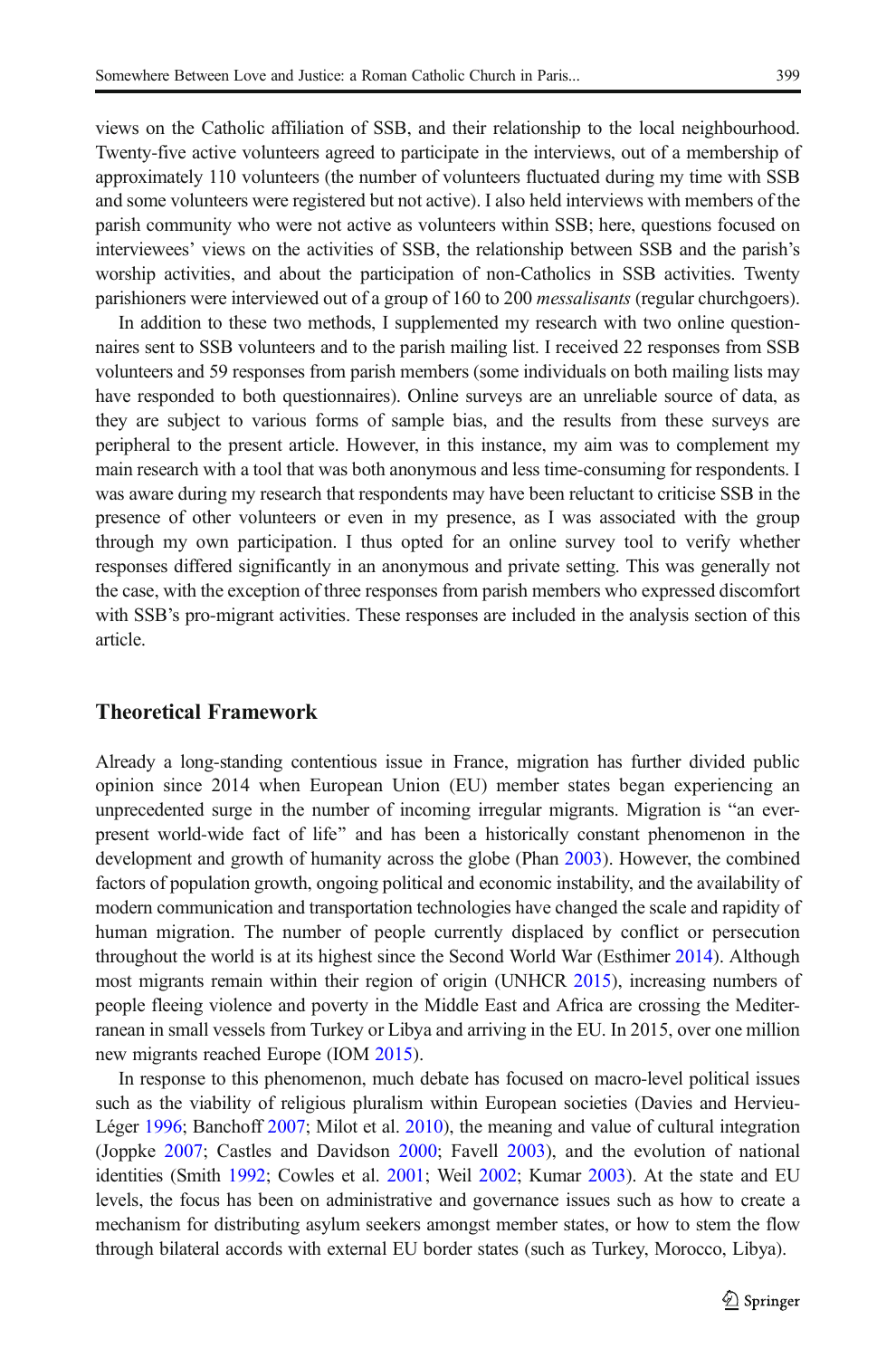Whilst these macro-level questions are of vital importance, they should not conceal the fact that migration is primarily experienced by individuals on a local level, or where the global factors that shape migration vary according to localised historical experiences and cultural factors (Castles [2010](#page-19-0), [2012](#page-19-0)). Thus, the macro-level trends of migration should not be dissociated from the operations and processes by which they become concrete in subjects' lives. If we are interested in shedding light on the social reality of macroscopic phenomena, or how laws, geo-political events, mass movements are realised and concretised through practices, mechanisms and institutions, then we should focus on "sites and activities where elements are aggregated, totalities assembled, collectives instituted and structures rendered tangible.^ (Barthe et al. [2013\)](#page-19-0) The European migration crisis has had a transformative impact on the sociological, demographic and economic characteristics of many transit and destination localities in Europe. At the same time, whilst the recent flow in migration is unprecedented in scale, it follows an established historical trend that is particularly visible within many transit and destination localities; many of these new migrants are arriving in local areas with an existing history and culture of immigration, which has an impact on how the newcomers are perceived and welcomed.

In short, the sum of local actions and experiences of migration feeds into the macroscopic narrative of the European migration crisis. This study focuses on just such a site where 'micro versus macro' dichotomies are less useful for analysis; instead what is observed is the co-construction of micro and macro trends in migration through the coordination of actors and the articulation between collective and individual forms of action, and between local and national/international actions (Boltanski and Thévenot [1991](#page-19-0)).

#### Boltanski's Regimes of Action

The concept of regimes of action is developed by Boltanski ([2011\)](#page-19-0), and in collaboration with Boltanski and Thévenot [1991](#page-19-0) and Boltanski and Chiapello [\(1999\)](#page-19-0), in order to nuance the Bourdieusian focus on social relations as forms of domination and exploitation. Boltanski and his collaborators do not deny Bourdieu's analysis pertaining to the centrality of conflict within human relations, but seek to nuance the outlook by insisting on the centrality of human agency and arguing that actors engage in a plurality of social and symbolic relations with one another, not all of which are defined by conflict.

My discussion relies upon Boltanski's [2011](#page-19-0) theoretical work, L'Amour et la Justice comme compétence. In this volume, he offers a framework to better understand the relations between these levels of action and the tensions that underpin those relations. Boltanski posits a matrix of four regimes of action that revolve around two distinctions: conflict and peace and active equivalencies and non-active equivalencies. In this framework, regimes of action are organised according to actors' relationship to each other and to their surrounding physical and institutional environment (Table [1](#page-6-0)).

The regime of justice describes situations in which actors are in conflict with one another but where those conflicts are tempered by a state of active equivalency between the disputing parties (primarily through the law, but also through domains of power and resources). The reference to justice supposes a conflict over the distribution of goods or rights, but it also frames how and where actors can resolve their conflict.

The *regime of violence* describes situations of conflict in the absence of equivalencies, and therefore where actors interact on the basis of power relations and dominance.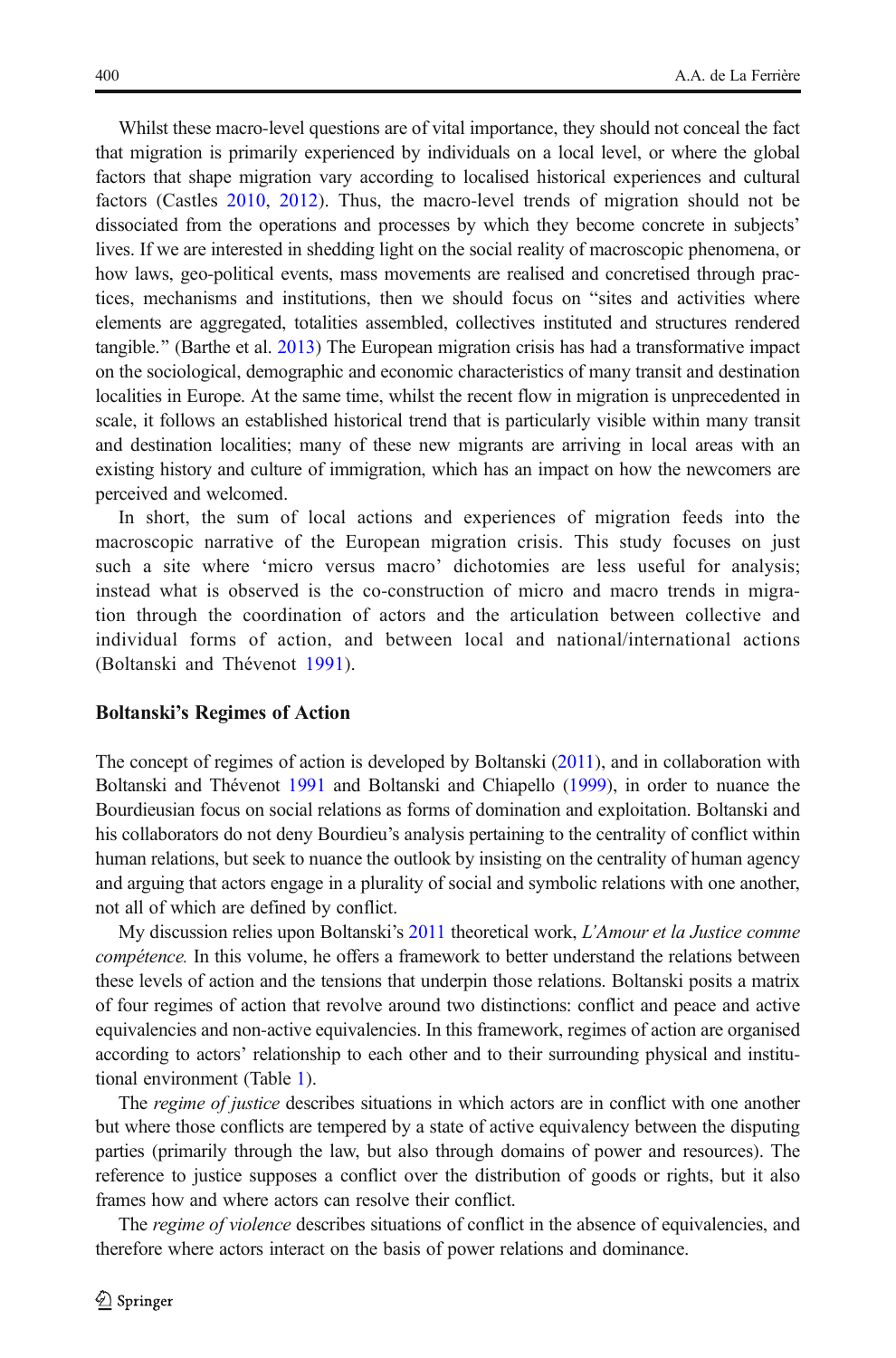The *regime of routine* describes the quotidian state of human social interaction where relations are pacified due to constraints and conditions external to the actors themselves. Boltanski gives the example of train schedules that regulate the time at which two actors can meet; neither actor has control over the train schedule and they are both equally constrained within the schedule's mediating framework. Drawing on Latour's work ([1991](#page-20-0)) on the constraints that our relation to objects place on social relations, in the regime of routine actors coordinate with each other tacitly and pacifically with reference to shared external constraints to which they are equally subject.

The *regime of love* describes a more exceptional regime of peaceful social action in which actors do not refer to external constraints in order to ensure a state of equivalency. Here, certain actors engage in free gift-giving towards others without expectation of or desire for reciprocity. Here, there is no reference to justice or equivalency precisely because there is no form of exchange or of constraint. The social interaction is free.

Boltanski also refers to the regime of love as the term regime of *agapé*. But his understanding is different from the notion of divine love that the word represents in Christian theology; there is no transcendental verticality towards the divine in Boltanksi's model. However, Boltanski cites a Christian outlook as the inspiration for this category. In particular, he refers to Kierkegaard's Works of Love (Kierkegaard [1847](#page-20-0)). Kierkegaard's influence is most salient in terms of its existential insistence on the individual experience. Thus, in Boltanski's regime of love, actions are motivated by individual sentiment and personal intention, rather than by convention and obligation. Whilst the regimes of justice and of routine rely on social and institutional mediation between actors, the regime of love relies on one individual's actions and intentions towards another. This helps to explain why the regime of love is a state of exception that cannot be maintained on a large scale or over a long period of time. And in these ways, it is similar to the regime of violence, which is also unmediated and unsustainable.

The evanescent quality of the regime of love is also a product of its most distinctive characteristic. Boltanski argues that within the regime of love, actors manifest a preference for the present. As equivalencies are set aside, actors do not refer to the past in order to determine what debts need to be settled in order to frame their interactions within the terms of justice. Further, since actions within the regime are free, present actions are not projected as debts into the future. By definition, these actions are not intended to be paid back.

Boltanski reminds us that the regime of love is difficult to maintain over the long term, and that it is subject to sociological critiques of dissymmetry, structural inequality and domination. These caveats are pertinent to the case of *Solidarité Saint Bernard* (SSB), the actions of which are neither transparent nor unproblematic even to the volunteers themselves and who are engaged in a constant self-reflection (sometimes self-criticism) as to the nature of SSB's activities. I return to this framework further in the article in order to analyse the localised nature of SSB's activities, and I argue that SSB volunteers are situated within the regime of love, without having the means or will to focus on actions within the regime of justice. The core of this argument is that due to its Catholic affiliation and its heterogeneous membership base, SSB is not an environment conducive to developing a critical political discourse that can sustain a justice-based approach to the cause of migrants. At the same time, Boltanski's model is predicated upon individual agent's being able to switch from one regime of social action to another, as they move through different environments and periods. Whilst SSB is in unlikely to become a locus for collective social action within the regime of justice, its members qua individual social actors are not constrained in the same way. One way they can (and in certain cases do) address the political limitations of SSB is by also participating in the actions of other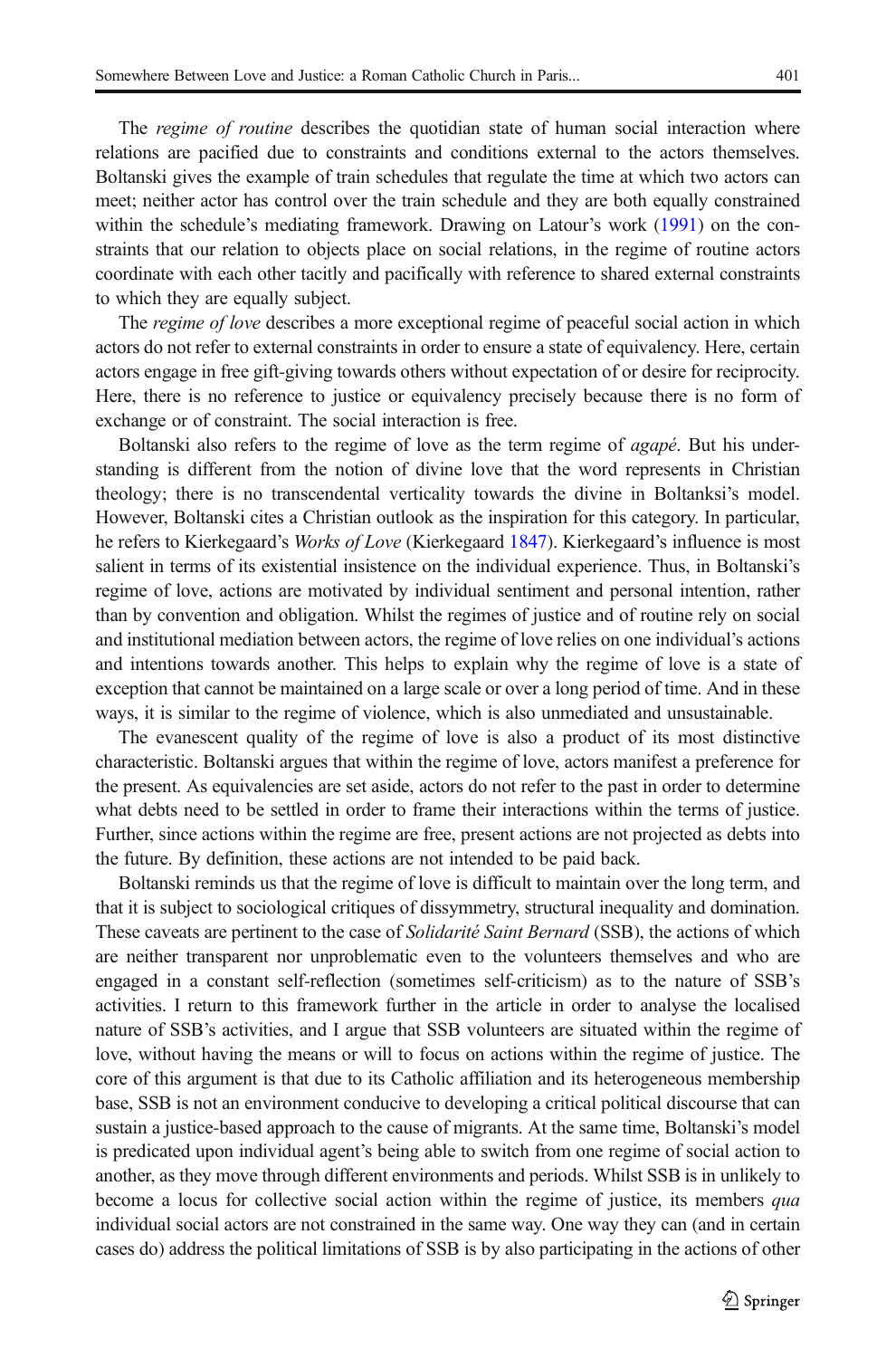groups more naturally situated within the regime of justice. Importantly, these different regimes, and the actors that make them, are interconnected and together they form the broader network that contributes to the macro-level debate around the legitimate position and rights of migrants in French society.

# Setting

# La Goutte d'Or

The Roman Catholic Church of Saint Bernard de la Chapelle is located in the neighbourhood of la Goutte d'Or, in the northern 18th administrative district (arrondissement) of central Paris. Historically, this area of the city has been home to a large North African and subsequently sub-Saharan migrant population. Despite ongoing gentrification, the cultural presence of these populations still dominates the surrounding area; several Muslim prayer halls operate in close proximity to the Church and at least half of parishioners are immigrants or first-generation French citizens. Practicing Muslims probably outnumber Catholics in the local area; however, there is no relevant census or survey data available to verify this.

Central Paris is delimited from the wider Parisian region (Ile de France) by a 35 KM ring road. This small geographical footprint marks the municipality's administrative boundary. Since (at least) the 1980s, this boundary has also defined a widening demographic divide as the Paris municipal area has become increasingly inhabited by privatesector professionals, managers, and engineers, whilst less affluent and ethnic-minority populations have been pushed to the limits of the ring road or into the adjacent municipalities beyond the ring road (Clerval [2010;](#page-19-0) Préteceille [2007\)](#page-20-0). In parallel to this demographic shift, the economic profile of central Paris has changed, with small-scale industry, workshops, and trade also being pushed to the periphery, and heavy industry (such as automobile manufacturing) moving away from the near Paris region and towards the outer limits of the Ile de France (Gilli [2004\)](#page-19-0). In turn, economic activity in central Paris is increasingly dominated by retail and services.

La Goutte d'Or, where Saint Bernard is located, has not been immune to these evolutions. However, it is one of the Paris neighbourhoods where gentrification has been slowest to take hold. Originally planned in the XIXth century as a residential district for a working-class population, La Goutte d'Or became defined in the XXth century by densification, pauperisation and immigration (Bacqué [2006\)](#page-19-0). Despite an increase in the number of higherincome residents since the 1990s, these phenomena remain relevant today.

La Goutte d'Or remains a densely populated area, with 23,498 inhabitants within an area of 27 ha (INSEE [2006\)](#page-19-0). The area is also defined by entrenched illicit activities: petty theft, vandalism, narcotics trafficking, contraband cigarette vendors, and prostitution. The population is relatively poorer and less educated in comparison with the rest of Paris (see Table [2\)](#page-7-0). Administratively, it is designated as a *quartier prioritaire de la politique de la* ville (city policy priority zones) due to a concentration of weak socio-economic indicators. The concentration of migrants and foreign residents in the neighbourhood also remains strong: 37% of residents of La Goutte d'Or are immigrants who have obtained French nationality by naturalisation (Paris: 20%) and 35% are foreigners (Paris: 15%)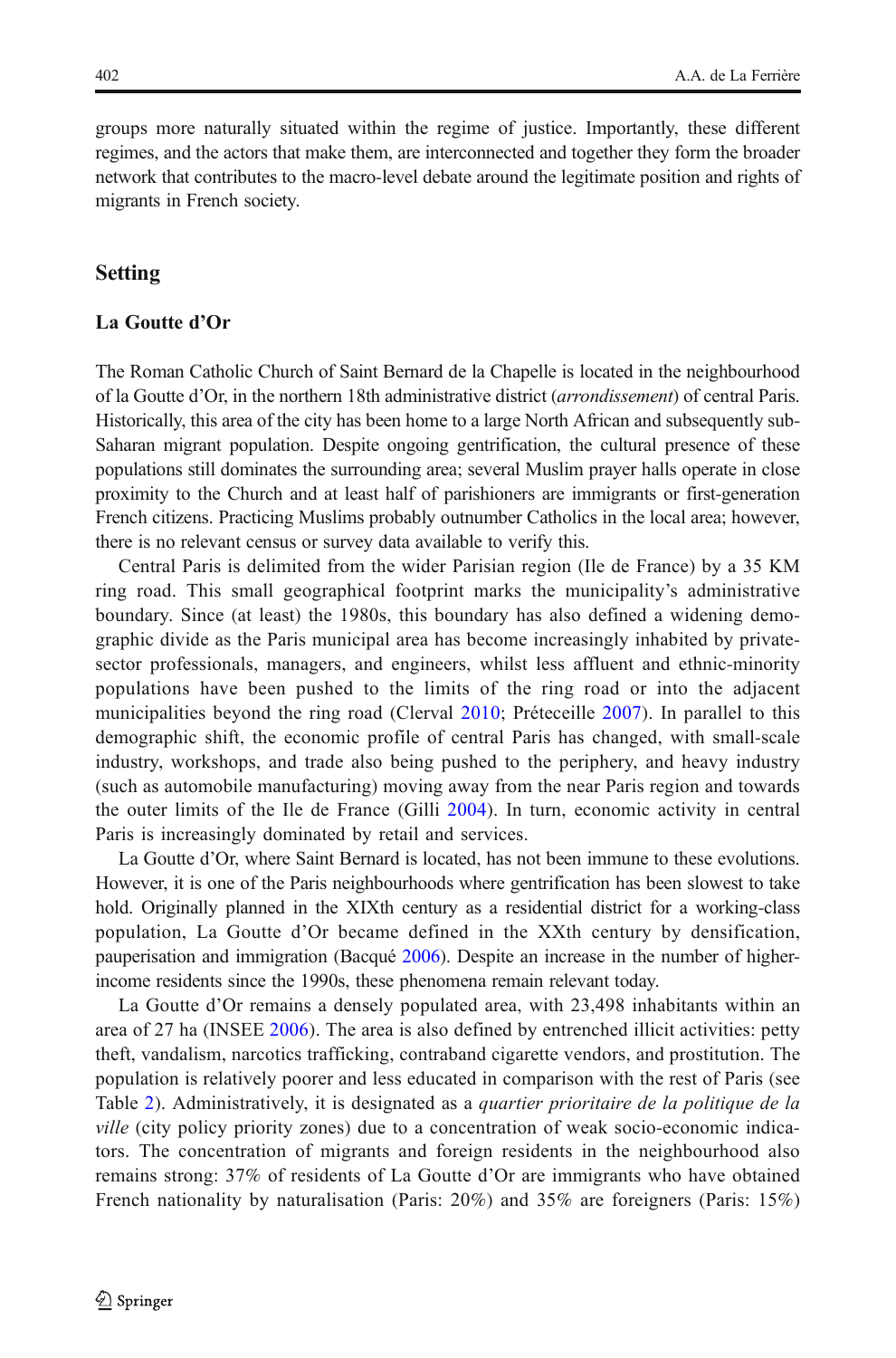|                                              | La Goutte d'Or | Paris municipal area |
|----------------------------------------------|----------------|----------------------|
| Residents without a secondary school diploma | 44%            | 25%                  |
| Low-income households                        | 28%            | 11%                  |
| Households without a private bathroom        | 20%            | 10%                  |
| Residents having requested social housing    | 19%            | 8%                   |
| Unemployment rate                            | 10%            | 5%                   |

<span id="page-6-0"></span>Table 1 Local socio-economic indicators (Source: INSEE [2006](#page-19-0))

(INSEE  $2006$ ).<sup>2</sup> This population is diverse and composed of several waves of immigration: North Africans, followed by sub-Saharan Africans, residents from the French Antilles, and Sri Lankan and Indians.

This diversity is particularly conspicuous at street level with its numerous North African and sub-Saharan African shops and grocery stores, African textile workshops, Indian restaurants, dense crowds in the public squares, and street vendors. Cosmopolitanism, relative poverty, and informal/illicit economic practices are very visible in La Goutte d'Or, which reinforces the public perception of the area as one of the few remaining *quartiers populaires* (working-class neighbourhoods) within central Paris.

The urban planning that created La Goutte d'Or also creates a sense of insularity that embeds residents within the urban fabric of the neighbourhood, where local belonging is largely defined by one's filiation with a historically entrenched migrant community. For example, residents of Algerian descent can usually trace a lineage within the neighbourhood, strengthening their feeling of localised belonging, whereas more recently arrived residents of French descent are often perceived to be (and acknowledge themselves to be) "outsiders". Already in 1990, Toubon and Messamah [\(1990](#page-20-0)) observed that La Goutte d'Or was "a central hub for immigration, where [immigrants could] question their rights to constitute their own space of urban centrality."

Delimited by the Boulevard de la Chapelle to the south, the Boulevard Barbès to the west, the Rue Ordener to the north and a line of train tracks to the east, La Goutte d'Or is an urban island, intersected by small streets, closed onto itself and separate from the areas immediately adjacent to it (see Fig. [1\)](#page-7-0). This inward-looking geography combined with a demographically distinct population creates a strong sense of place and of belonging. One upshot of these characteristics is a strong network of local civil society actors in the neighbourhood. There are groups active in a wide variety of social domains such as after-school clubs, alphabetisation (literacy), administrative assistance, and social mediation. There are also clubs built around ethnic and national affiliations, such as Algerian and sub-Saharan social clubs. Finally, since the fallout of the European migration crisis, new civil society associations have been formed focused exclusively on the support of newly arrived migrants who congregate on the perimeters of the neighbourhood.

<sup>&</sup>lt;sup>2</sup> This does not take into account the population of newly arrived migrants that the parish targets through its social action. As will be discussed below, this population is usually in transit, living either in makeshift campsites or in municipal dormitories. They are not registered as residents, although they have become a large and visible component of the local urban environment.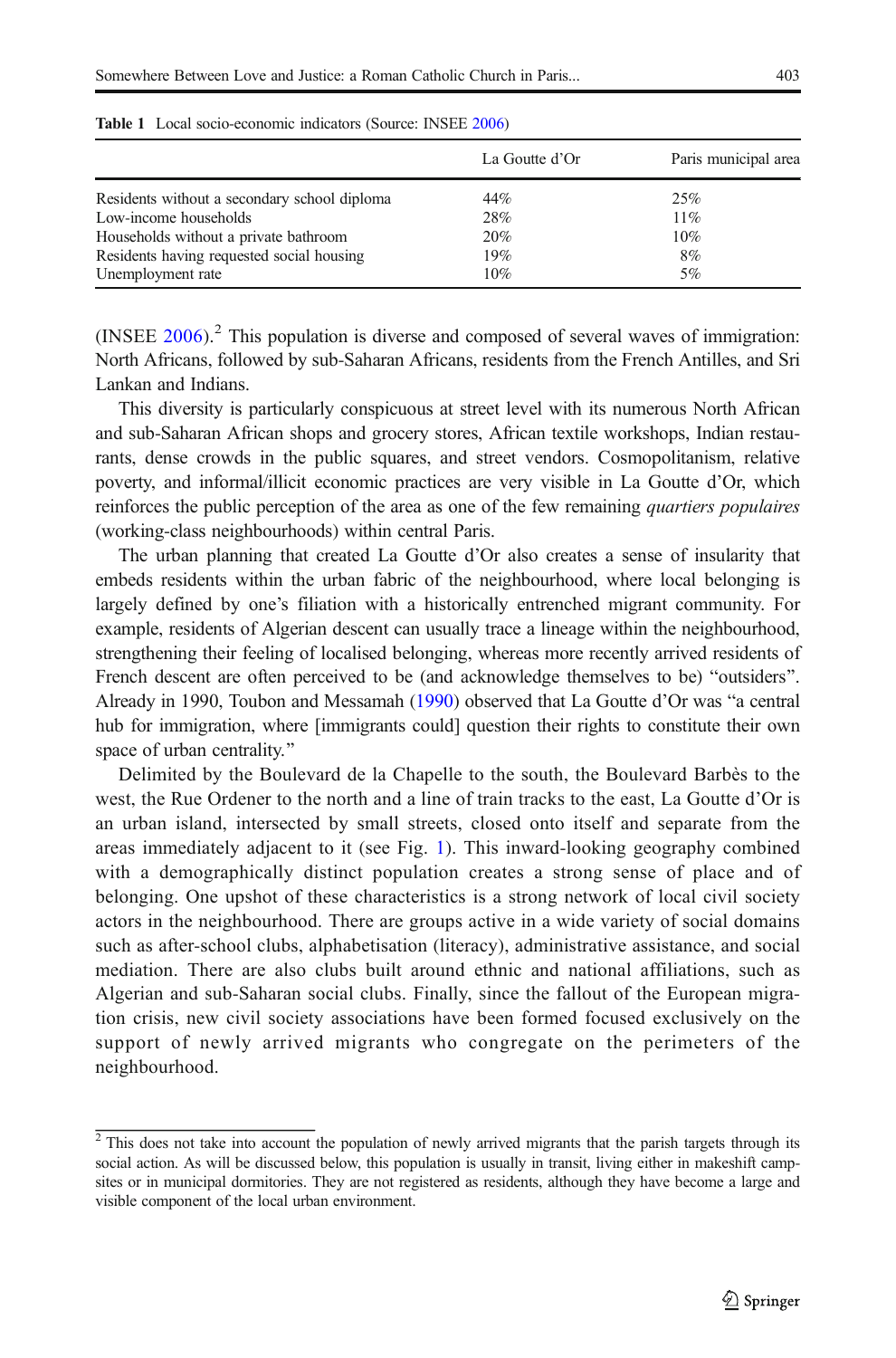<span id="page-7-0"></span>

|          | Active equivalency | Non-active equivalency |
|----------|--------------------|------------------------|
| Conflict | Regime of justice  | Regime of violence     |
| Peace    | Regime of routine  | Regime of love         |

### "Les Migrants"

Starting in 2009–2010, indigent Eritrean migrants, who had recently arrived in France, began to congregate in makeshift camps under the aerial metro on Boulevard de La Chapelle, which is on the southern border of La Goutte d'Or. These newly-arrived migrants, almost exclusively young men, were a distinctive and new sociological phenomenon in the area, and in fact foreshadowed a much more important flow of migrants that developed into the European migration crisis.

Since 2010, this population has maintained a constant presence in the area, fluctuating in size according to the time of year and the public authorities' tolerance of their presence. As this population arrives principally by boat in Italy before moving to Paris, their numbers are larger in the summer months when it is easier to cross the Mediterranean. In addition to Eritreans,



Fig. 1 La Goutte d'Or area (highlighted), Saint Bernard Church (blue cross), and migrant camp sites 2014–2016 (orange tents). Google Maps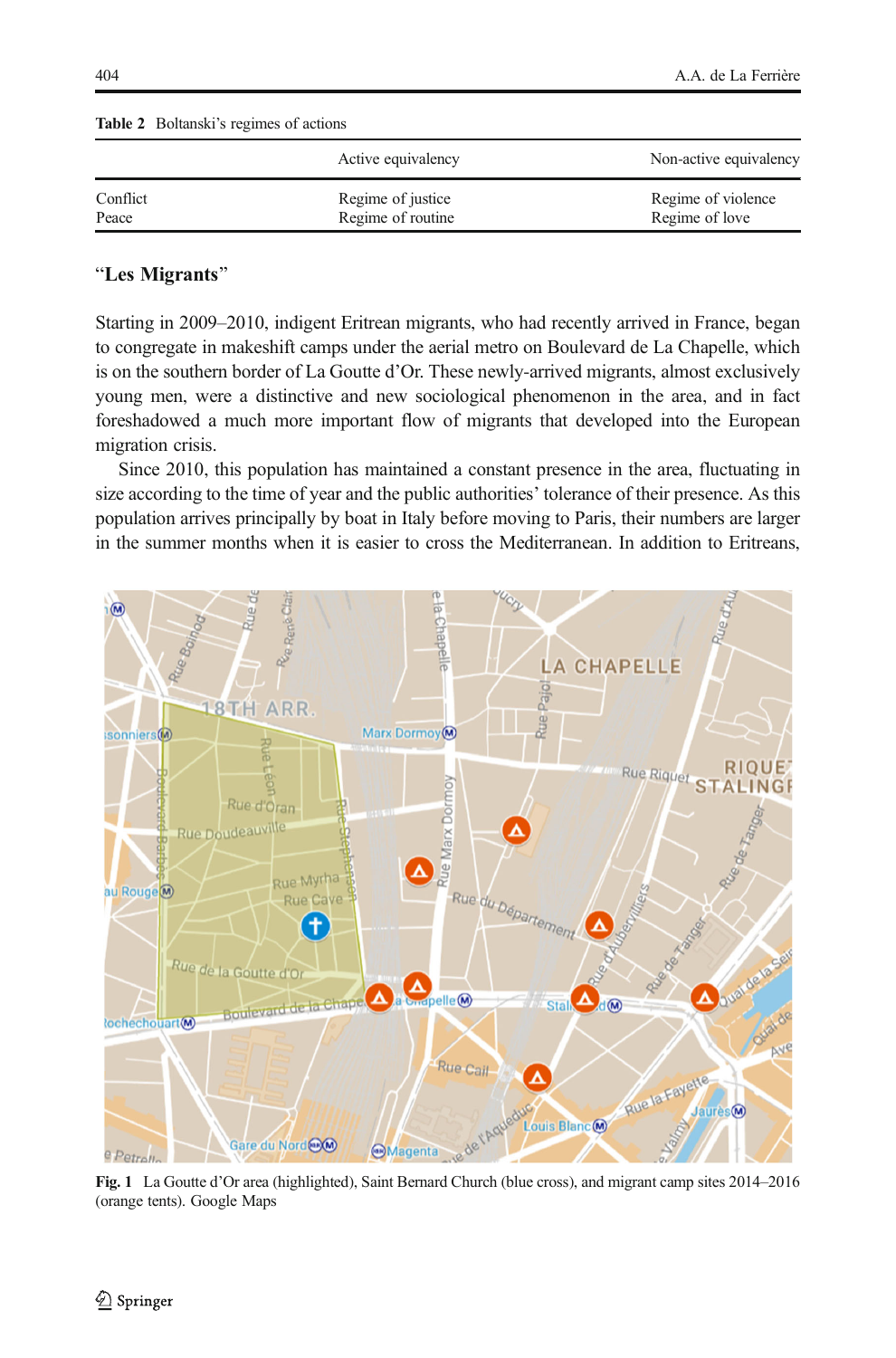there is now a majority of Sudanese nationals amongst this population, as well as smaller numbers of Ethiopians, Yemenis, Iraqis and Syrians. There is also a sizable Afghan presence. However, the Afghan indigent community in Paris is principally concentrated near Gare de *l'Est.* The population has also diversified in terms of age and gender. Since 2015, an increasing number of women have arrived in the camps as well as young children.

At their height, the largest makeshift camps housed several thousand individuals. Since 2015 however, the prefecture has systematically dismantled the camps in central Paris, causing the population to disperse to the municipal periphery and to sleep rough alone or in smaller groups. Since the destruction of the largest camps, the population remains present in the area, forming loitering groups who congregate during the day and disperse at nights towards shelters and makeshift camps in other localities. As an indication of this population's progressive rootedness in the area, several 'Sudanese cafés' have opened nearby. Owned by refugees who have acquired capital since their arrival in France, these cafés are operated for profit but serve a mainly indigent population of Eritrean and Sudanese asylum seekers.

Although this population is internally heterogenous, they are externally identified by several shared key characteristics that differentiate them from the historic immigrant population who reside in the neighbourhood. They are almost exclusively asylum seekers, predominantly from the Horn of Africa, and do not have cultural or linguistic ties with France as many previous migration waves had. They have arrived through irregular routes into the EU, usually by boat across the southern or eastern Mediterranean. They are not a residential population. Many are in transit through Paris, en route to England or Germany, and stay between a week and a month before moving on. Others have applied for asylum in the Paris area but face administrative delays before they can access housing. These groups live in makeshift camps and tents or sleep rough on the sidewalks. Others still have asylum seeker or refugee status, have accessed housing, but are still unemployed; for them, La Goutte d'Or and the adjacent area of La Chapelle has become a centre of convergence. Through SSB, the Church of Saint Bernard de La Chapelle is one of the points of congregation for the indigent migrant population, who return to the neighbourhood to meet friends within their ethno-linguistic community, access social support, and find free sources of food and language classes.

#### Saint Bernard de La Chapelle

On September 6th 2015, Pope Francis made an appeal during his Sunday Angelus: "May every parish, every religious community, every monastery, every shrine of Europe welcome one [refugee] family, beginning with my Diocese of Rome.^ That appeal came at a time when European Catholic communities were already intensely debating questions of hospitality, charity, and openness with regard to refugees.

Religious belief plays a key role in motivating many individuals towards social action, including the support of migrants (Kessler and Arkush [2008\)](#page-20-0). Within the Christian tradition, narratives of forced migration are a recurring theme in scripture and are frequently used as reference points for discussing moral and spiritual challenges (Hagan [2008](#page-19-0); Riaud [2009](#page-20-0); Padilla and Phan [2014\)](#page-20-0). In recent years, the Roman Catholic Church has become a particularly prominent global advocate for compassionate policies and supportive community actions towards refugees as well as migrants in general. Such positions have been an explicit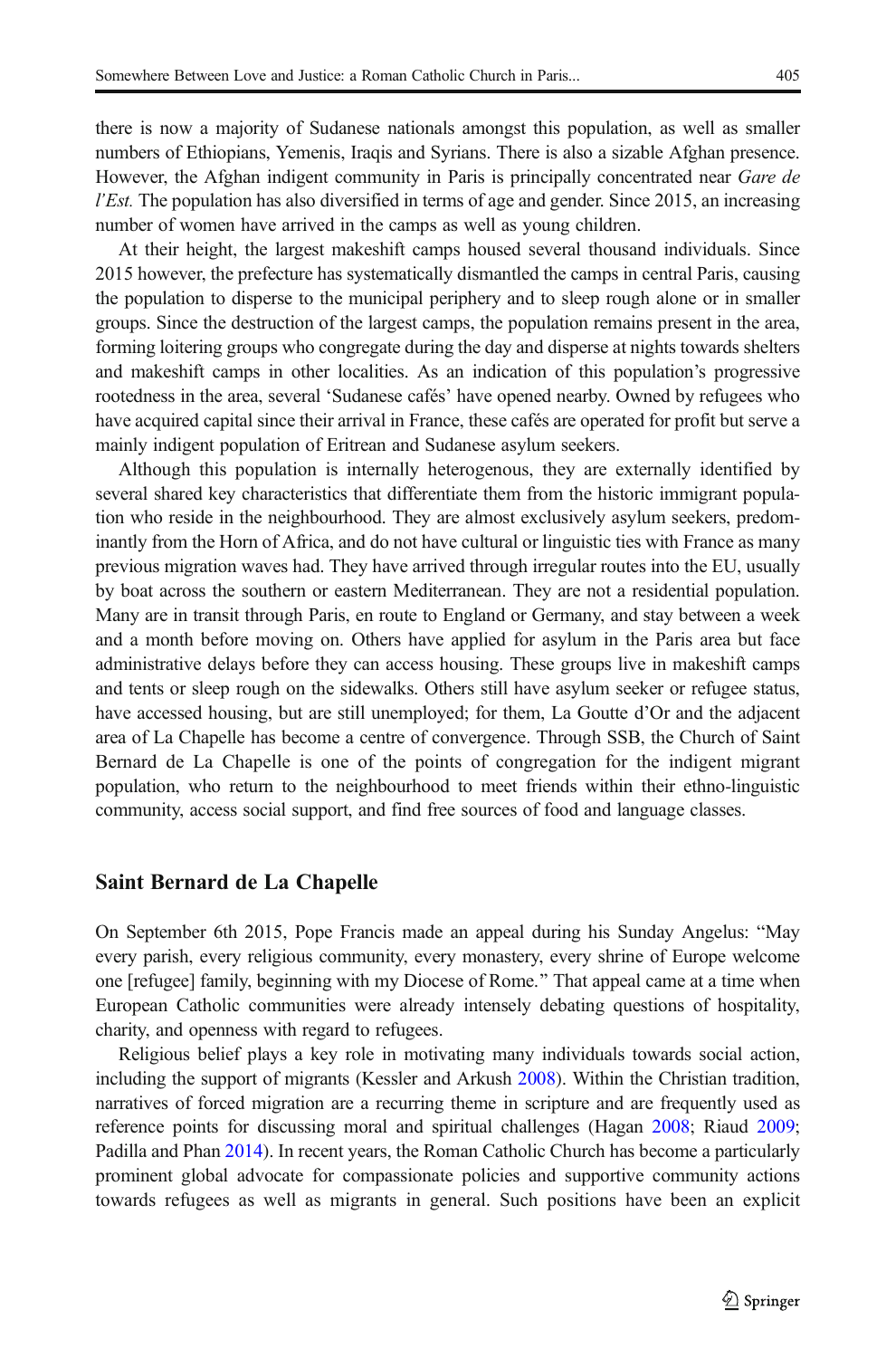component of Catholic social doctrine for decades, although this advocacy has become more prominent under the leadership of Pope Francis.<sup>3</sup>

Whilst many French Catholics dissent from these aspects of social doctrine and express opposition to new migrants entering the country (IFOP [2015](#page-19-0)), Saint Bernard de La Chapelle is representative of a socially oriented Catholic tradition in France that has embraced migration through the composition of its congregation and through its social work.<sup>4</sup> Just as immigration has shaped the cultural environment of the neighbourhood, it has also explicitly shaped the church's sociology, self-identity, spiritual practices and social action.

The church building of Saint Bernard de la Chapelle is a neo-gothic edifice located in the heart of La Goutte d'Or and in close proximity to the migrant camps that have sprung up since 2010. The majority of churchgoers are either immigrants or recent descendants of immigrants from sub-Saharan Africa, the French Antilles, South Asia, and Latin America. This is reflective of the local demographics with the notable exception of Maghrebis, who are perhaps the largest ethnic minority in La Goutte d'Or but who are entirely absent within the parish community.<sup>5</sup> This cosmopolitan environment also impacts on the religious life and style of worship in the parish. There are reading and prayer groups for the African community and African prints are incorporated in the alter space and vestments during celebration. Certain lateral chapels, associated with particular saints, are favoured by specific ethnic communities. The Congolese community, particularly numerous, celebrate mass on Sunday afternoons in Lingàla. The themes of exile, diversity, and *vivre-ensemble* (living together) are also strongly emphasised by the clergy at the pulpit.

The diversity of the parish is explicitly celebrated once a year during the *fête des nations* (festival of nations). This sort of event is held in many French Catholic parishes with a diverse community. At Saint Bernard, the festival is observed with a mass that incorporates the languages, music, and ritual practices from a cross-section of the parish's diverse community. The general intercessions are read in several languages, the parishioners sing hymns from several countries, and the presentation of gifts during the liturgy of the eucharist is performed according to a national custom (during my time with the parish, one year this was entrusted to the African community, and the next to the Sri Lankan community). Following the mass, a potluck lunch is organised in the aisles of the nave featuring food from the different communities.

Since 2007, Saint Bernard has been entrusted to clergy from the Scalabrini religious order rather than to diocesan clergy, whose specific mission is the pastoral care of migrant populations. The leadership of Scalabrini clergy has probably facilitated the parish's social action in the field of migration, but that action predates their arrival in 2007. In the 1970s, the church was already active in the debate over local migrants' rights, largely through the work of Father Louis Gallimardet, one of the team of parish priests. In 1996, the church was occupied during two months by a group of 300 undocumented migrants (sans papiers), who had been in France for several years and demanded a legal recognition of their status. This occupation was a highprofile event France at the time. Intensely covered by the media and involving direct

<sup>&</sup>lt;sup>3</sup> See key Vatican publications: Exsul familia, 1952; Pastoralis migratorum cura, 1969; Erga migrantes caritas Christi, 2004. These texts constitute the principal sources for Catholic social doctrine on migration, along with periodic papal encyclicals and the pastoral constitution following Vatican II, Gaudium et Spes (1965).

On the tradition of left-wing and socially oriented Christians in France, see Pelletier and Schlegel ([2012](#page-20-0)). On Catholicism and migration, see the special issue of *Migrations Société* edited by Vianna ([2012](#page-20-0)). <sup>5</sup> The clergy at Saint Bernard report occasional instances when Muslims have asked for religious guidance or

intervention with reference to particular saints who are associated with specific causes (such as domestic abuse or infertility). However, these cases of syncretism are uncommon.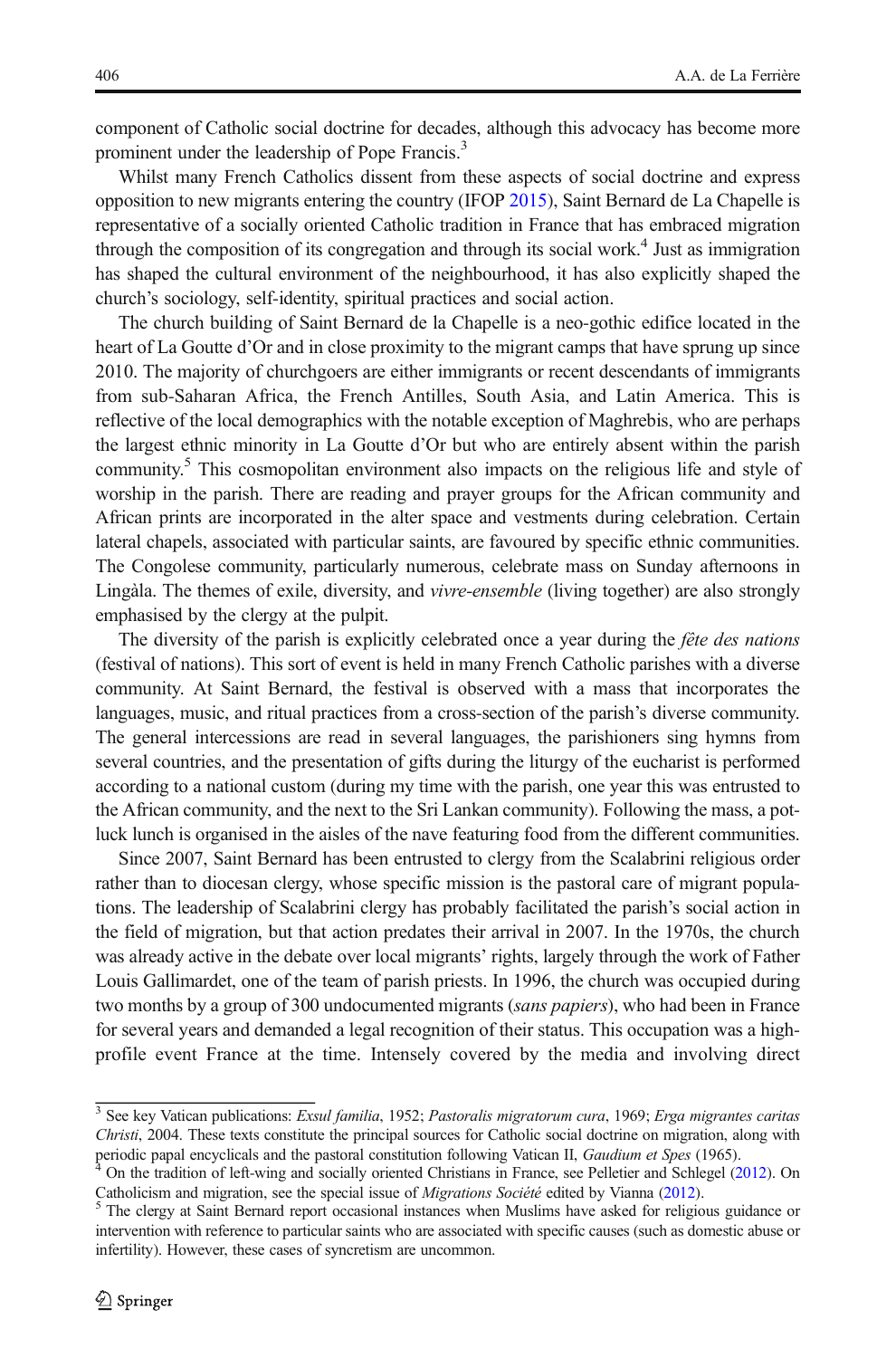negotiations between the occupants' representatives and the national government, it attracted the support of high-profile figures such as Léon Schwartzenberg, Georges Moustaki, and Dominique Voynet. For two months, the occupation of Saint Bernard was at the heart of public concerns in France.

However, although the occupation occurred within the church, it was not of the church. It was largely an exogenous phenomenon. The principal actors were the undocumented migrants themselves and the secular movements and trade unions that supported them (Blin [2008](#page-19-0)). They were not parishioners, and most did not live in the local area. They chose to occupy the church, having previously occupied and been forcibly expelled from another Parisian Church (Saint Ambroise) and a municipal gymnasium. The vicar of Saint Bernard at the time, Henri Coindé, was not notified prior to the occupation taking place (Coindé [1997\)](#page-19-0). Despite this, Coindé supported the occupants' cause and refused to sign an authorisation allowing the police to enter the premises and carry out an eviction.

The identification of the church with the tradition of social Catholicism and with the cause of migrants in particular is also a factor that influences the composition of the assembly. About 20% of regular mass-goers are left-leaning Catholics who live outside of the parish's geographical boundaries and who are attracted by the parish's social history and its positions on social justice. One parishioner expressed his connection to the church in historical terms: "I'm attracted to the humanist commitment [of the parish]. You saw that in Saint Bernard's history, with Henri Coindé's courage in 1996," referring to the vicar who stood by the undocumented migrant occupants of the church in that year. This reference to 1996 is not surprising given the prominence of the event in France. However, the same parishioner continued by saying that his attachment to Saint Bernard was "also secular [laïque] with Louise Michel's revolutionary club in 1871," referring to a prominent figure of the Paris Commune who elected the church building as a meeting point for her communard cell. Such a reference to Louise Michel is fraught with historical tension because of the militant anticlericalism that accompanied the Paris Commune. Indeed the anti-clerical roots of the French left have been a recurring stumbling block for left-leaning Catholics who have historically struggled to find a comfortable place for themselves within atheist-dominated left-wing movements and organisations, but who have never managed to shift the political focus of French Catholicism away from the right (Pelletier [2002](#page-20-0)). Despite this tension, the historical reference to Louise Michel points to a recurrent narrative amongst other parishioners and SSB volunteers—the importance of accompanying a religious discourse with a secular republican discourse.

Not all parishioners are enthusiastic about the church's association with migrants. A minority feels that the theme of migration is too present within the church and worry that the social action with which the church is identified overshadows the church's spiritual identity. As Yvette, 34 and a regular churchgoer explains: "I'm not against the migrants. But I'm worried that our church is becoming a refugee centre instead of a place for prayer. Every Sunday there are large groups of migrants who congregate outside the church gates. They make a lot of noise. Sometimes, some even come in the church looking for the [clothes distribution point]." This group feels that the social actions of SSB do not belong within the church because it does not constitute an explicitly religious activity (i.e. a ritual act of worship). Generally, the opposition is moderate and based in pragmatic concerns, such as one Eddy, an elderly parishioner who argues that, "the state should be taking care of these things, not the church. If the parish has the resources it's OK to help out, but this should really be public". Giselle defends a similar position: "it's a sensitive issue and it should be organised by the state. The fact the parish takes care of them shows how much the situation is rotten. And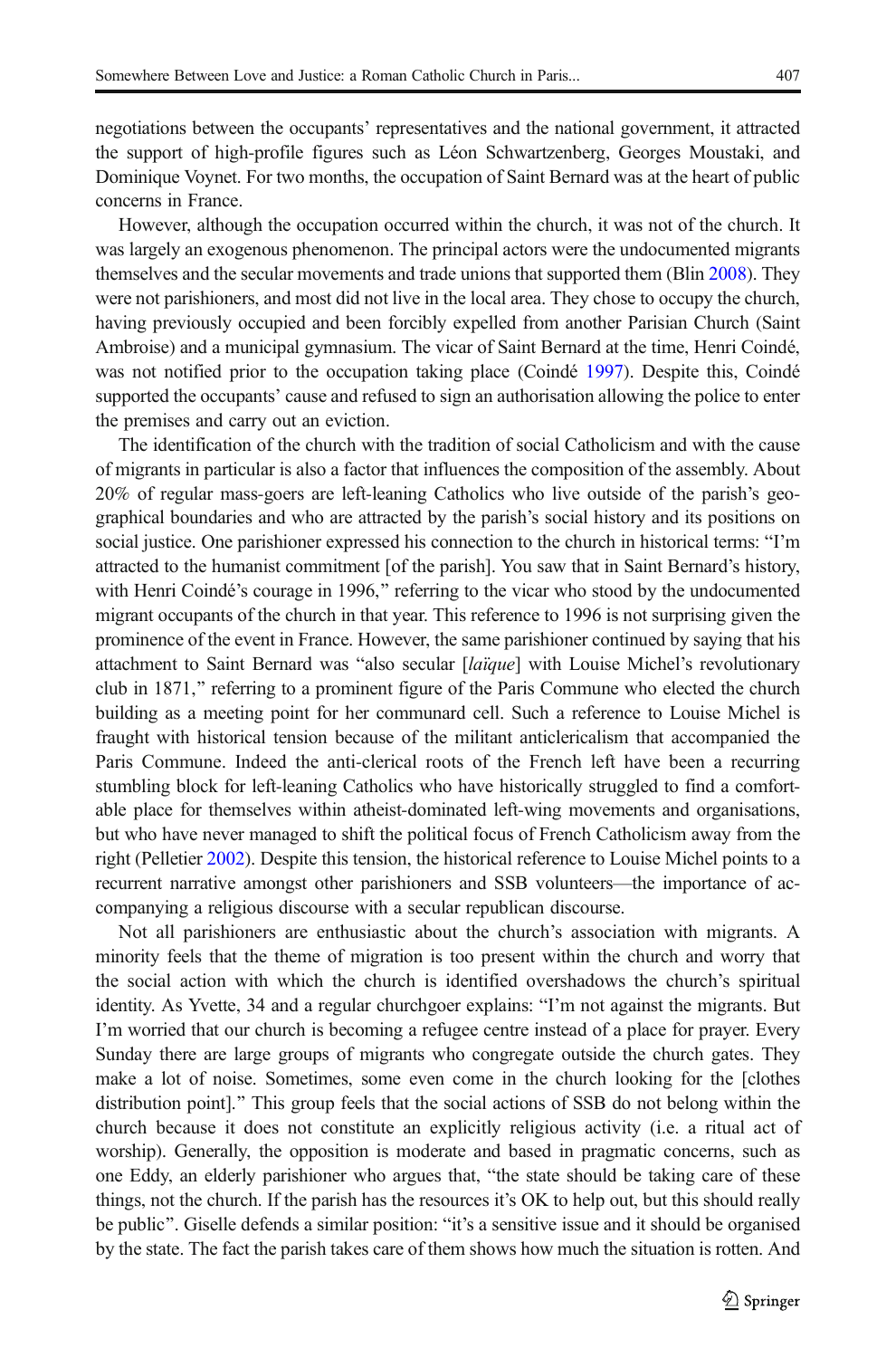I wonder if the parishioners here don't feel like they have to get involved by moral obligation because the parish is so vocal about it.^ A small number of parishioners also expressed a desire that Christian refugees should be given priority over Muslims, although none objected to the participation of non-Christians within the activities of SSB.

It is significant that even the (anonymous) online survey did not collect any strong opposition or hostility on behalf of parishioners with regard to the migrants or to SSB. This is perhaps also attributable to a form of self-selection. The migration factor in the parish is so explicit that it is likely that some local Catholics who are uncomfortable with this attend services elsewhere. Indeed the urban density of Paris and its Catholic parishes means that several other churches are within walking distance from La Goutte d'Or. This encourages what Emile Pin [\(1956\)](#page-20-0) described as a consumerist mobility amongst urban Catholics who are able to attend services that correspond to their aesthetic or ideological preferences.

# Solidarités Saint Bernard (SSB)

Whilst Saint Bernard's most famous episode 1996 was not of the parish community's own making, its current social action in favour of migrants is rooted in and controlled by the parish. This began in 2010 when, in response to the growing number of Eritreans camping beneath the aerial metro line, a small number of parishioners organised themselves to distribute free meals at the camp site. Since that time, the group has grown and diversified its activities. At the time this study was conducted, SSB had approximately 110 registered volunteers.<sup>6</sup> These volunteers are grouped into four 'teams', each with a specific activity:

- 1) The breakfast team serves between 100 and 200 free morning meals on Saturdays and Sundays and provides a space for migrants to socialise with volunteers and to ask for guidance.<sup>7</sup>
- 2) The night shelter team runs an eight-bed shelter during the winter months, which is housed in a classroom belonging to the parish.
- 3) The clothes bank team distributes clothing donated by individuals and charitable partners.
- 4) The French lessons team organises basic language classes on Saturdays and Sundays.

In terms of organisational culture, each team has a coordinator who is responsible for managing volunteers and assuring that the service runs smoothly from one week to the next. Although SSB is under the authority of the vicar, who is legally responsible for activities taking place on parish property, the team coordinators tend to function independently. The teams are loosely coupled to one another under the semi-formal umbrella of SSB, which provides funding, facilities, and a centralised identity linked to the church. Most volunteers identify with and are active within one team, and tend not to cross over into the others. Volunteers' only opportunity to discuss the global activities of SSB and to learn about other teams occurs during general meetings, which occur approximately every three months. Consequently, the internal culture and composition of each team is slightly different. The breakfast team is the original core of SSB, and it remains principally run by older long-

 $\overline{6}$  The membership fluctuated during my time with the group, but remained between 100 and 110.

<sup>&</sup>lt;sup>7</sup> An administrative orientation service was provided during my first year with the group. However this was discontinued when the volunteer responsible for these sessions moved to another parish.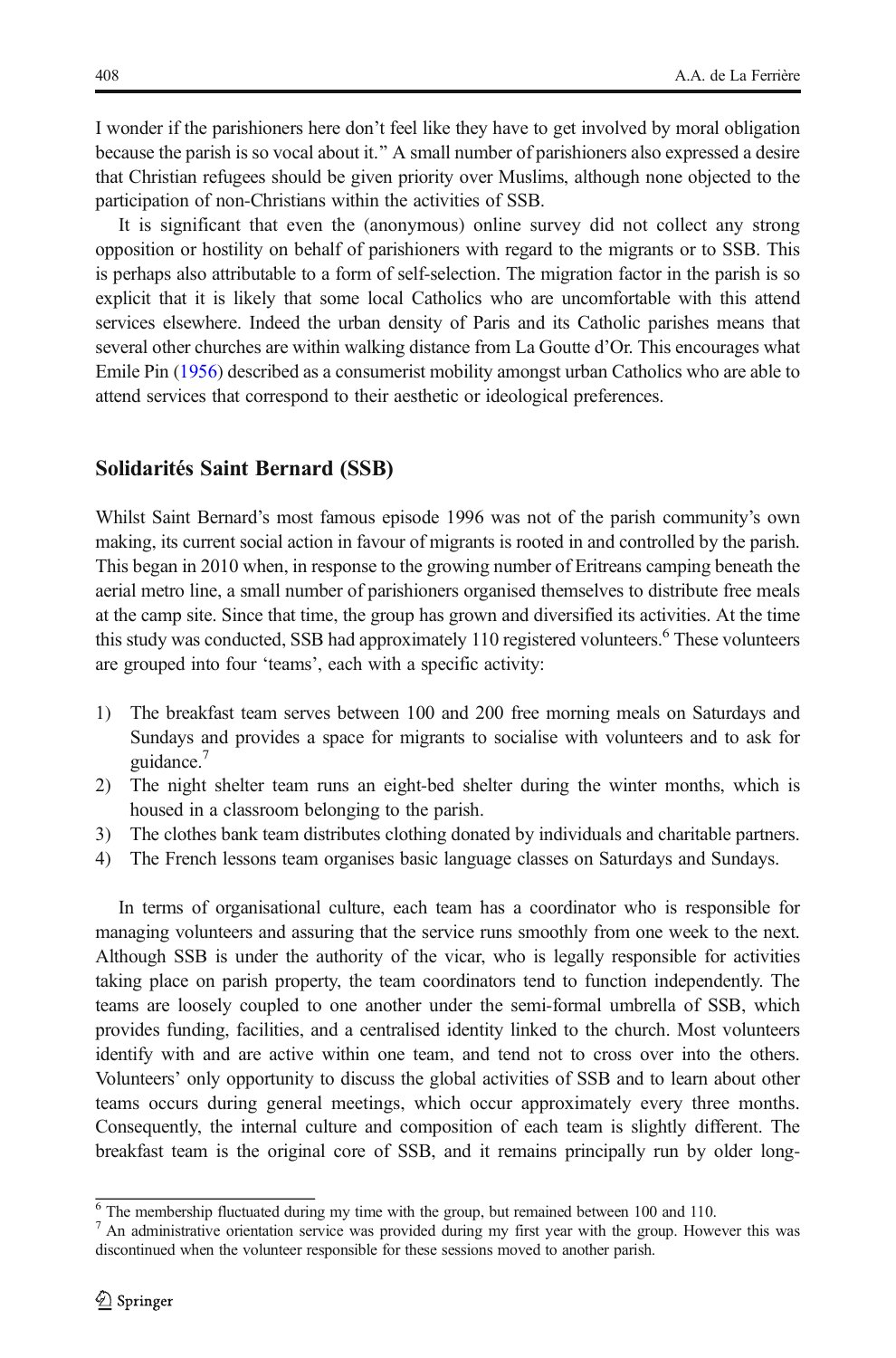standing volunteers who are also regular parishioners. The night shelter team is particularly large (40 members), as it must run every night during the winter months. Therefore, the team is more dispersed. The clothes bank team is mostly composed of temporary volunteers who are not otherwise affiliated to the parish. These volunteers also tend to be closer in culture and sympathy to far-left activist groups and are rarely present during general team meetings. Finally, the French language team is mostly staffed by students and young professionals who are relatively new to the group (less than two years' activity).

SSB's scope of activities is not in themselves exceptional. Several other formal or informal local organisations have emerged since 2014. These attract local volunteers and deliver similar services (e.g. Solidarité Wilson Migrants, Bureau d'Accueil et d'Accompagnement des Migrants). However, SSB remains distinctive because of its explicit faith identity and because its activities date from prior to the current migration crisis.

Courcy ([1999](#page-19-0)) argues that parish structures possess three essential assets for local societies: space, time and organisation. SSB, through its affiliation to the parish, benefits from these. Because of its affiliation to the Catholic Church, SSB can rely on a stable institutional foundation. The church building provides a symbolic focal point recognisable by all residents within the neighbourhood. Through the parish, the group benefits from free access to facilities in which to carry out its activities. Rooms within the priory are available for French classes, food distribution and for the night shelter. The priory provides a kitchen and storage space. The group can also rely on the administrative support of the parish secretary and of the clergy who are legally responsible for the activities carried out within the parish premises and who provide a leadership role. Through its connection to the Paris diocese, the group also receives limited funding from the diocese budget.

Beyond receiving such material support, the continuity of SSB is also attributable to the ideological and discursive framing provided by the Catholic Church. Informal discussions around Catholic social doctrine, sermons delivered during Sunday Mass, regular events within the Parish such as the World Day for Migrants and Refugees and the Festival of Nations, provide recurring reminders and reference points for the moral and ethical premises underpinning the group's activities. During group meetings (as opposed to strictly parish events for practicing Catholics), there is an extra imperative to provide a discursive framework that justifies the group's activities: the majority of participants are not practicing Catholics. Thus, each group meeting is an occasion to revisit (at least within the opening remarks) the group's commitment to welcome members from outside the Catholic faith, why exogenous members choose to join an explicitly Catholic group, and what values are shared between Catholics and non-Catholics in this domain.

In terms of member composition, approximately a quarter of SSB volunteers are Saint Bernard parishioners, whilst the rest are not otherwise affiliated to the parish than through SSB. Amongst those, there is a range of religious identities, including atheists, non-practicing Catholics, and Muslims (practicing and non-practicing). When asked how they felt about the confessional affiliation of SSB, most replied that they saw it as both an important and positive characteristic of the group, whilst a small number of volunteers were indifferent to SSB's church affiliation.

Most SSB volunteers, both Catholic and non-Catholic, cite their religious faith as a motivation for volunteering. When asked to explain this link, a recurring theme amongst volunteers was a desire to "live concretely the words of the Gospel" and to reconcile their beliefs with their everyday actions. Thus, Monique, an SSB volunteer, explained her commitment as both "civic and Christian in response to the Gospel." Jean, a parishioner who is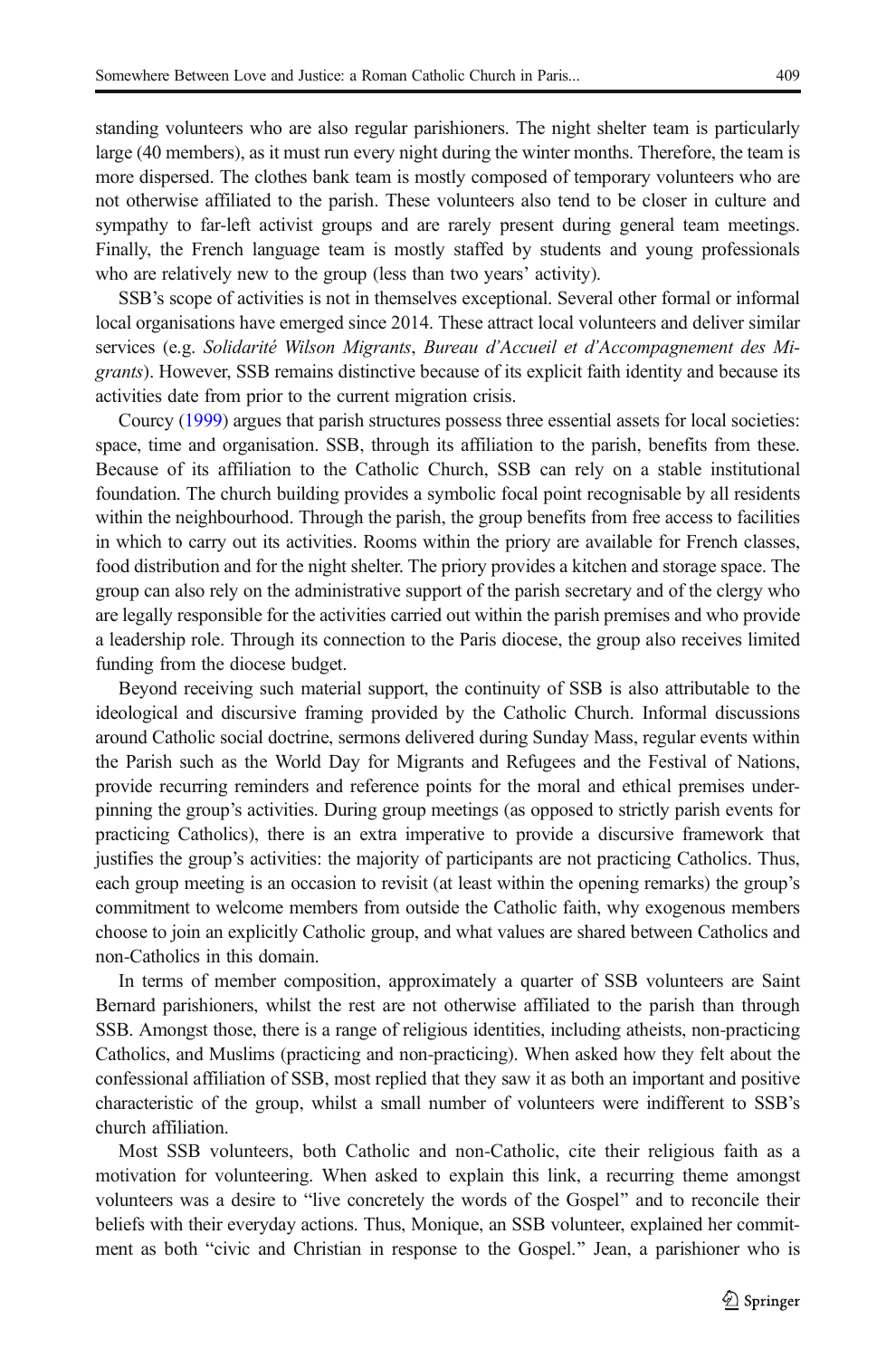supportive of SSB but not active, explains, "to help migrants is in the Gospel and it's also in human rights and in the Republic's motto: fraternity." Ercole, a retired regular parishioner who is also active in SSB, argues that, "our duty to help one another is just as much about citizenship as about religion. That's also a message for Christians, but you don't have to be Christian. In the Republic  $[En \t Republique]$  we have to stand up for the values of solidarity and fraternity." As mentioned previously, the juxtaposition of Christian and republican values is a recurring theme within the group that is also heard at the pulpit. On several occasions, the priest used his sermons to remind parishioners that they were called to act in the world qua citizens as well as *qua* Christians. The stereotypical opposition between Church and Republic, which is often presented as a constituent component of French *laïcité*, was never mentioned by interviewees. On the contrary, whatever their faith backgrounds, SSB members and parishioners insisted on the reciprocity between the moral imperatives of the Gospel and the constitutional principles of the republic.

For non-Christian volunteers at SSB, the justification for their participation in a Churchbased association operates in an inverse fashion to that observed amongst the churchgoers. Instead of demonstrating that the value of fraternity they find within the Gospel can also be found in Republican values, non-Christians within the group explain that they can adhere to those values from outside a Christian framework. "Solidarity doesn't need to belong to religion to exist: the motivation for helping other human beings is a common feeling that unifies us, no matter which religious current we belong to," explains Christelle, a volunteer at SSB who describes herself as non-religious. Abdellah, a Muslim volunteer, approaches the question from an interfaith perspective: "In the Coran, hospitality and charity are duties, so in that way we are the same as Christians. We all want to do good.<sup>"</sup>

Whilst some non-Catholic members during interviews described themselves as sceptical or wary of the Catholic Church as an institution, none claimed to be strongly hostile. Damien, a volunteer who describes himself as non-religious, claimed to be unhappy with the "reactionary" Church, but found that "the style of this parish, its spirit of openness, and of the priests is very positive.^ Annie, an atheist volunteer, explained her justification for volunteering with SSB: "At Saint Bernard you see that people are interested in things like solidarity and fraternity. I think that goes beyond one religion. It's about human values, and we can all understand each other on that level." This issue-based cooperation and solidarity has been identified as a characteristic feature of urban modernity, where individuals pick and choose their alliances and causes, rather than feeling structurally bound within an allencompassing social class or category. Already in 1967, the sociologist Jean Rémy [\(1967\)](#page-20-0) observed that social life in urban areas favoured diversity and pluralism in individuals' social action, allowing them to collaborate on specific projects or causes with other people with whom they could disagree on all other topics beyond the matter at hand. Within this dynamic, an individual does not need to feel a particular attraction to the Church to volunteer with SSB; what matters to them is the local action, not the governing structure.

The inclusion of non-Catholics within SSB is necessary in order to run the four programmes on offer on a weekly basis. With a parish community numbering between 150 and 200 people, the church could not solely rely on its own internal human capital to maintain these activities. Beyond individual volunteers, SSB also receives weekly donations from a local charitable organisation based in a Muslim prayer centre. But widening the pool of participants within SSB serves another function for the parish's standing in the local community. In a predominantly non-Catholic neighbourhood, it raises the profile of the church, educates local non-Catholics about Christian social teachings, creates interfaith links in a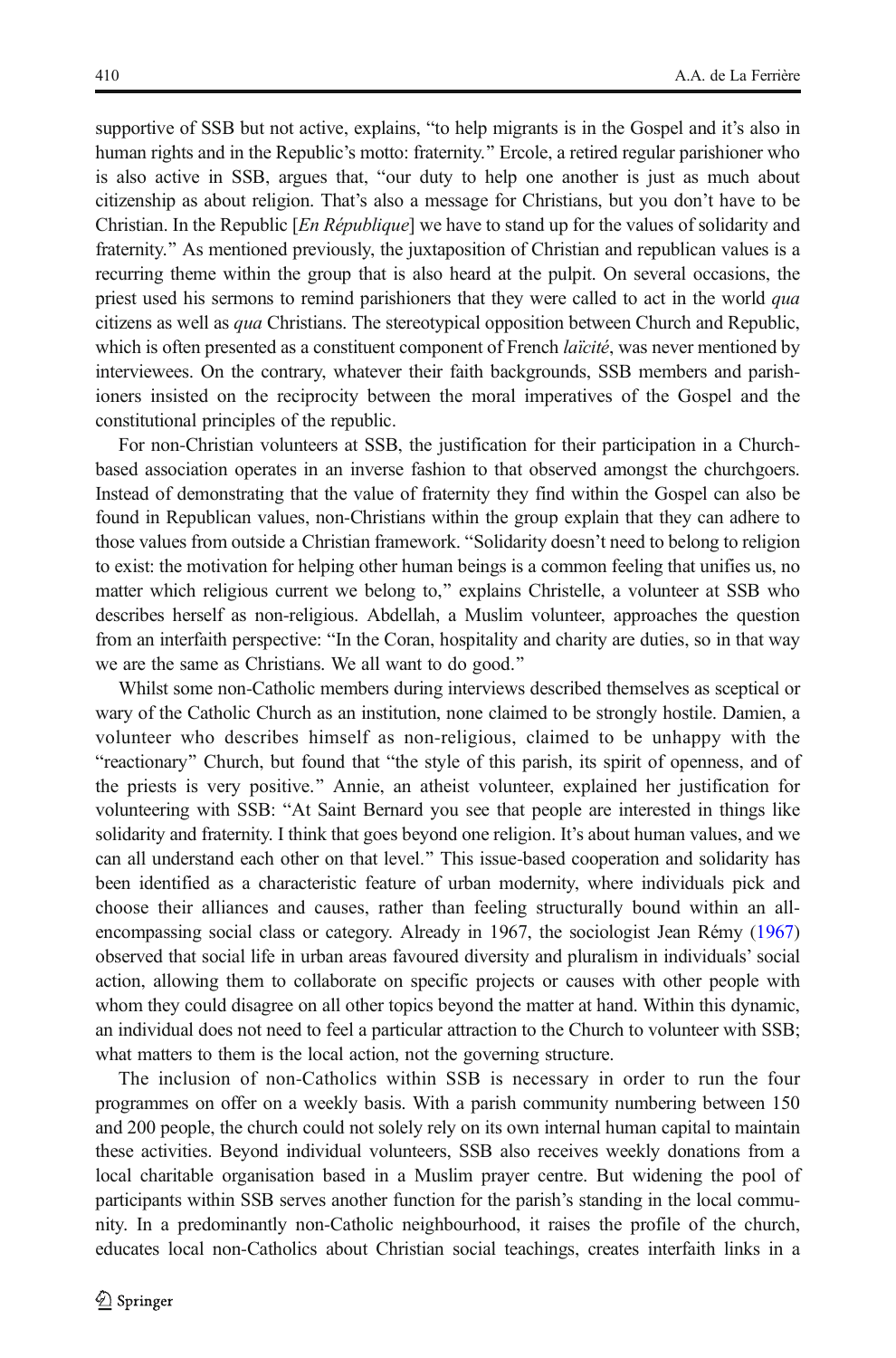national context of increased suspicion of religious others, and of Muslims in particular. In this manner, SSB serves a meeting point between the church and the neighbourhood.

#### Local Action, Global Problems

The social action of SSB volunteers is confined to certain parameters. It is locally focused and does not seek to extend its reach beyond the geographical footprint of the parish. It is responsive, perhaps even palliative, in that it does not aspire to preempt social problems or to address their root causes but only to mitigate their consequences. It is also ideologically uncommitted. Although SSB actions are framed within the ideology of Catholic social teaching, the group avoids prescriptive structural or political discourses. These parameters are not formally established, but they arise from the conditions in which SSB operates. It is an association rooted in the particular geographic area, with very limited financial resources and which draws together a wide spectrum of social actors. As such, SSB is limited in how far it can develop its capacity or its critical discourse before it risks overstretching its capacities and alienating a portion of its members. In this context, the group walks a fine line in order to maintain the momentum of the organisation, at the cost of being less effective or less openly critical than it might be in more accommodating circumstances.

Thus, SSB is characterised by an intense commitment to migrants' well-being on a local level, but also by a resistance or hesitancy to engage with the broader structural causes for these local problems. It is rooted in the domain of charity, not justice. The group does not seek to mobilise a political movement, refrains from engaging in an overtly political discourse that would indicate a party or ideological affiliation, and does not aspire to extend its organisation and activity beyond the geographical confines of the neighbourhood.

When interviewed, most Catholic volunteers do not explicitly refer to the idea of Catholic social doctrine, nor do they report a familiarity with the corpus of ecclesiastical texts and pronouncement that compose that doctrine. And yet, their discourses often reflect elements of Catholic social doctrine. This is the case with regard to their wariness of the notion of charity, when they consistently reject the suggestion that their engagement is a form of supererogation. Rather, they insist on the modesty of their action and that they are offering what recipients should have by right. Catholic social teaching insists that certain conditions of justice must be met before individuals can aspire to fully interact on the level of charity and love: "Charity goes beyond justice, because to love is to give, to offer what is 'mine' to the other; but it never lacks justice, which prompts us to give the other what is 'his', what is due to him by reason of his being or his acting. I cannot 'give' what is mine to the other, without first giving him what pertains to him in justice." (Benedict XVI  $2009$ , §6).

Beyond the contextual constraints specific to SSB and la Goutte d'Or, this tension is also rooted in the history of socially progressive Catholicism (or left-wing Catholicism), which in France has been torn between two currents since the post-war period. On the one side were those who opted to participate *qua* Christians within the sphere of electoral party politics with an aim at institutional reform. I discussed earlier the stumbling-blocks left-wing Catholics have encountered in this direction. On the other side were those who opted for a discursive and associative approach: denouncing social injustices from a Biblical standpoint and organising locally, but not organising a programmatic political response. This discursive and associative approach was attracted to initiatives stemming from the cooperative movement and to local self-governance and community-based ideas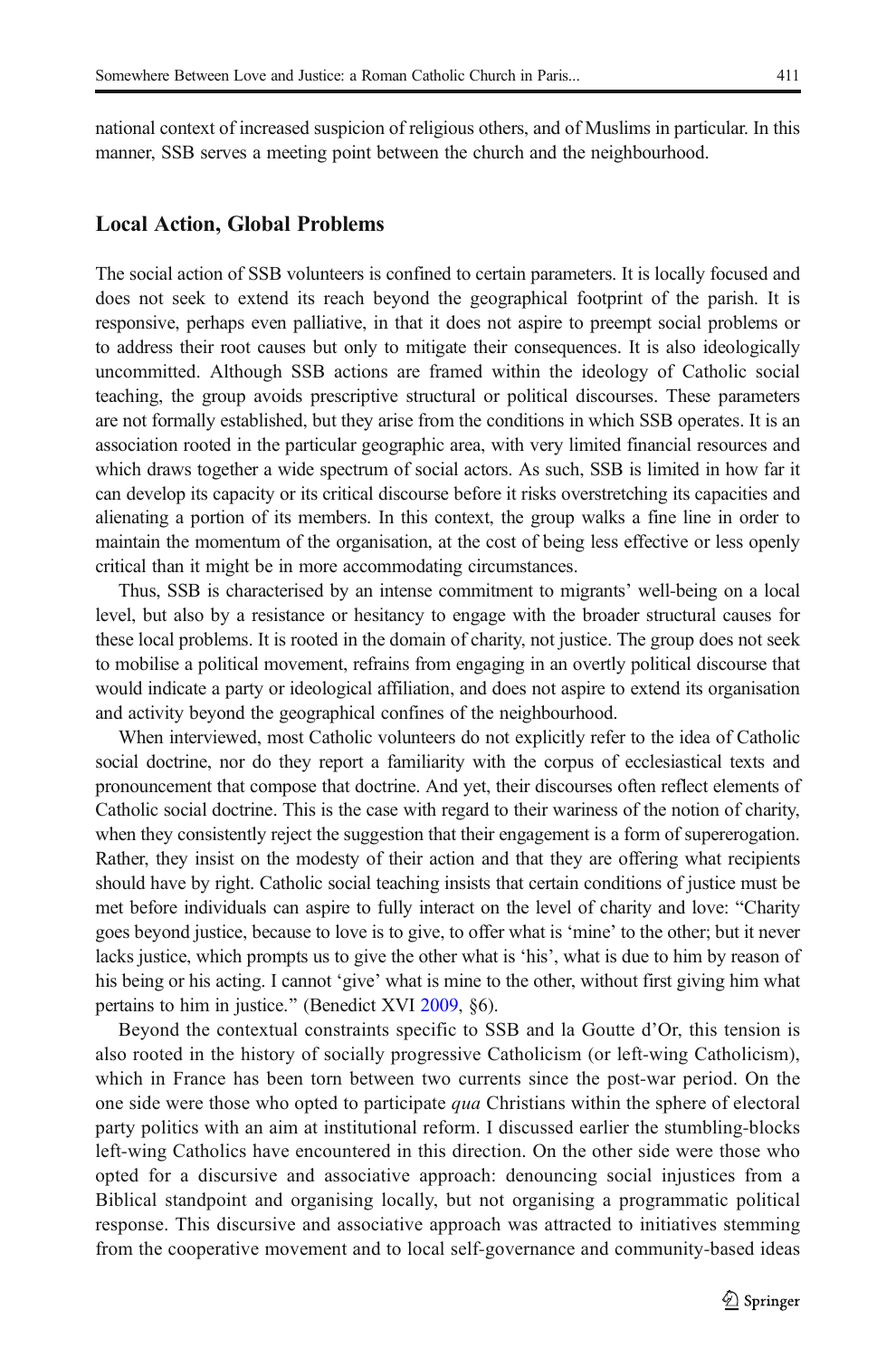(Georgi [2012](#page-19-0)); and ultimately had more success in a national context where a Christian Democratic party never succeeded in gaining much ground and in which open Christians found little room in left-wing political movements. The identity, discourse and actions of SSB since 2010 clearly stem from this discursive and associative tradition: cooperative, focussed on local issues, and non-political.

This is true despite the fact that the historical identity of Saint Bernard Church is tied to a radical form of political contestation. It was the site of the migrants' occupation of 1996, which became a highly publicised direct confrontation with the right-wing national government, and of several hunger strikes prior to that date. However, as discussed previously, although that form of political contestation is associated with the church and occurred within the church, it was primarily an exogenous phenomenon that was supported by a minority current within the parish. Although Saint Bernard is a powerful politicised symbol associated with the struggle for migrants rights' on a national level, the endogenous social history of the church, like its current social action, is much more modest and locally focused. This can be said of the surrounding neighbourhood as well. La Goutte d'Or is periodically the focus of national controversies owing to its cosmopolitan population cohabiting in the centre of Paris, with topics such as Muslim street prayers, delinquency, prostitution, and sexual harassment feeding headlines. Yet, as discussed previously, the neighbourhood itself is defined by a form of insularity, which may add to its attraction for outside commentators.

This opposition between the local and the global, the political and the pragmatic, between charity and justice, is at the heart of an underlying tension within SSB. Volunteers report a discernible awareness as to the macroscopic political causes to the locally lived reality, and a recurrent recognition that the group's *modus operandi* cannot address the causes of the local migrant situation. For example, Christophe regrets that, "what we do isn't insignificant... but it's kind of a drop in the ocean. All these young people sleeping in the street, and more come every day. I feel good coming here [to SSB] but often I leave feeling like we're just digging a hole and filling it back in.<sup>"</sup> There is also a recognition—voiced periodically during group meetings—that the church of Saint Bernard is a symbolically powerful focal point for debates around migration and justice for undocumented migrants in France. The group could mobilise that prominence to promote a broader vision of justice, which occasionally it does, but always briefly and timidly. In 2015, several volunteers wanted to organise another church occupation to reignite the national media frenzy that occurred in 1996, but this idea was not met with much support from others in the group. There exists a tension between the group's enacted commitment to local solidarity and its unenacted (perhaps unenactable) ideal of justice.

#### Saint Bernard, the Regime of Love and the Issue of Equality

Returning to Boltanski's framework, the issue that SSB volunteers identify as most needing to be addressed (equality) is situated within the regime of justice, where actors are able to mobilise in a conflict over the distribution of goods or rights in the body politic. Yet, as collective actors within SSB, their action is restricted to the regime of love because they are part of a loose and localised network. They lack the resources and the internal ideological coherence necessary to coordinate an effective macroscopic political action within the regime of justice. In this sense, SSB is always mobilised towards a certain ideal of justice, and yet by its very structure always frustrates its own progress towards that ideal because it operates a form of charitable giving that, although responsive to the immediate and local needs of migrants, is contrary to their idea of equality.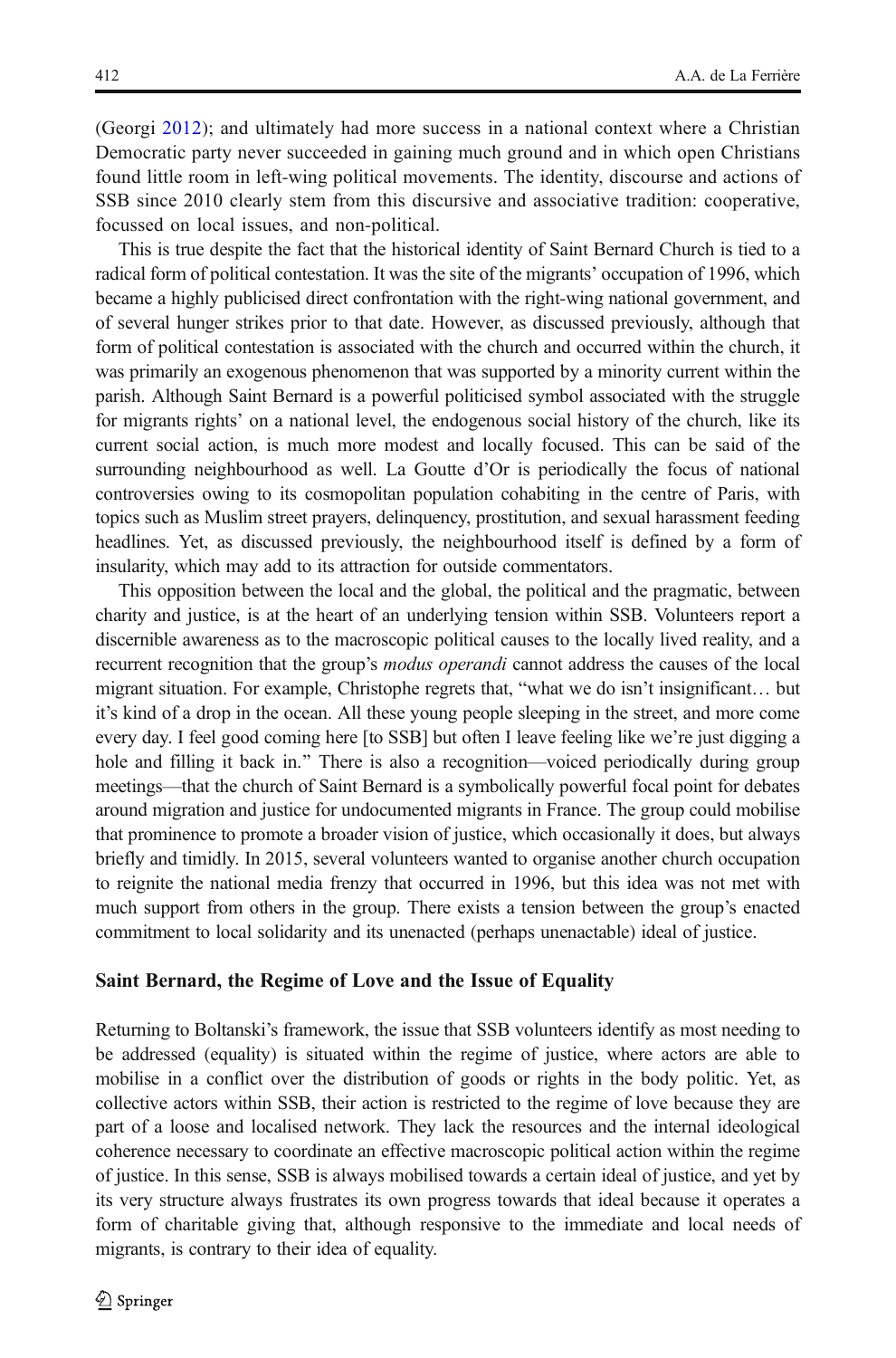Boltanski's regime of love fits the type of social action that SSB engages in, because of its Christian roots and because of the free nature of the services SSB delivers. Actors within the group give their time voluntarily and no reciprocity is ever required from those who use SSB services. Within Boltanski's regime of love, there is clearly an active giving party and a passive receiving party, hence the notion of non-equivalence. But Boltanski specifically avoids characterising this relationship as unequal. The distinction between these two nonequivalence and inequality is ambiguous, but that is perhaps a strength of his model. Indeed, this ambiguity can be discerned amongst SSB volunteers who are reluctant to label their actions as charity, and who are attached to the idea that there exists a form of equality between themselves and the migrants they serve, despite an obvious dissymmetry in legal status, wealth, and well-being. In their discourse, SSB volunteers sometimes struggle to reconcile these elements.

SSB volunteers recognise that they are in a position of active giving with respect to the migrant recipients of their services (therefore in a certain sense, in a position of dominance). This recognition of non-equivalence also applies to volunteers who are themselves in positions of social precarity (e.g. unemployed, in a precarious state of housing, or lacking valid residency documents). Indeed, in the case of precarious or undocumented volunteers whose social standing is closest to the migrant recipients of SSB services, there are often explicit reminders that they are "on the side" of the volunteers and not of the beneficiaries. Group leaders remind other volunteers that these individuals have "passed over" to the side of the volunteers and, at times, they also point out the distinction to the migrant beneficiaries. Yet, at the same time, SSB volunteers contest in principle the notion that this non-equivalence translates as inequality. Several discursive strategies are mobilised in order to reconcile the recognition of non-equivalence with a normative insistence on equality.

The first is to affirm the principle of equality: the insistence on equal dignity and equal rights is recurrent in their discourse. Some characterise this equality in religious terms: Claire (also a parishioner) insists on her belief that "we are all equal in the eyes of God". Others evoke secular vision of equality: several volunteers (Christians and non-Christians) refer to the notion of universal human rights or to the national ideal that all within the French Republic have equal rights.<sup>8</sup>

A second discursive strategy that many volunteers mobilise is to argue that there is in fact a form of reciprocity in their relations with the migrants. Certain volunteers insist that the recipients of their services reciprocate, tacitly or intangibly. Abdel, a non-practicing Muslim volunteer, argues that, "preparing a meal, it's simple, fraternal and direct. Sure we give, but we receive a lot as well." This sort of phrase is recurrent, without ever explaining what is received. Some volunteers insist on the social exchange component; for Christelle: "I enjoy meeting people from different cultures, they open my eyes to the world and they teach about things that I never thought about in my own life". Other volunteers insist upon their pleasure in participating in the group as an indirect form of reciprocity. Paul, a committed parishioner and volunteer, explains: "as volunteers it is a joy for us to stand by our brothers in Christ." Another argument advanced by certain Christian volunteers is that their volunteering is a means to deepen their own faith. For Fabienne, "this allows me to concretely live the Gospel".

A third discursive strategy is also discernable, which is a more radical and explicit critique of the notion of charity as an act of giving. Antoine, a volunteer and parishioner, articulates the argument thus: "What do we give people? Just enough to live today, food, clothing, a bed for

<sup>&</sup>lt;sup>8</sup> This is not strictly correct. Full equal access to rights in France is restricted to adult citizens.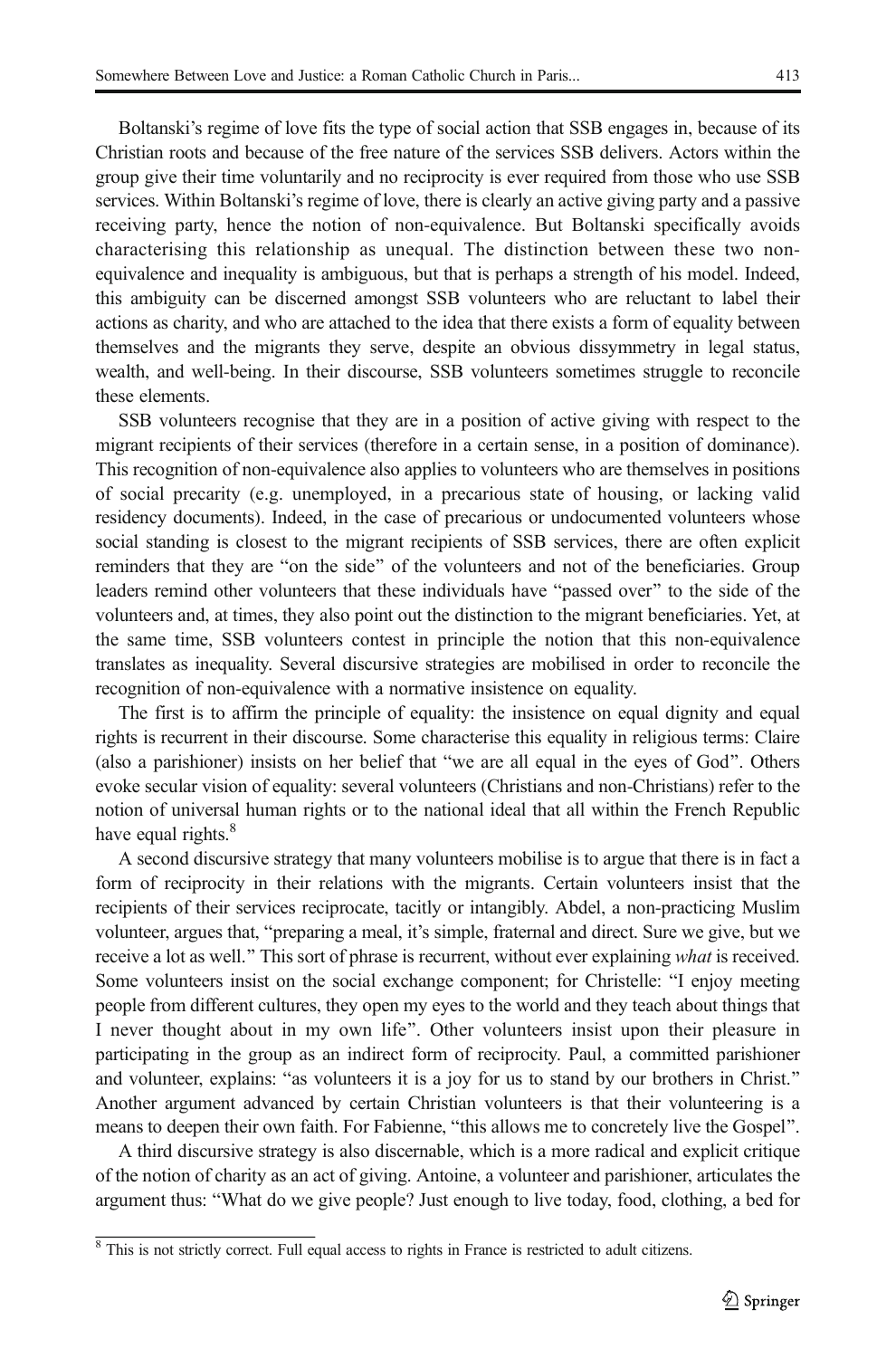some. These are the basic necessities to live, things that they have a right to have. It's not like we're sacrificing ourselves for them. These are things that they should have by right. So it's not charity. These are things that the government should be doing." Several other volunteers express a similar sentiment when they describe their commitment within the group as "normal" or "it's just something everybody should do." Discursively, the word 'charity' is almost entirely absent from the internal discourse of both SSB and of the parish. This discursive pattern is not maintained by any explicit guidelines or rules, and yet it is consistently maintained in the network. SSB volunteers refer to their activities as 'action' (action), 'work' (travail) or 'volunteering' (bénévolat), but not as charity (charité). Similarly, they explain that they are committed to or motivated by the values of solidarity *(solidarité)* or fraternity (fraternité), but never mention charity as a motivation; the same linguistic pattern is heard on behalf of the clergy on the pulpit. Finally, the migrants who receive SSB services are either referred to as *les migrants* (the migrants) or as *les accueillis* (those who are hosted), not as recipients or beneficiaries or clients.

In reality, these three discursive strategies point to rather than resolve the central tension within SSB, which is the disjunction between the group's localised engagement and its inability to address the macroscopic political causes to the problems it confronts locally. There is an awareness that although they may want to treat the migrants as equals, they remain trapped within a larger socio-political context in which that equality is not actualised. When volunteers reject the language of charity, this is partly an indication that they view charity as social condescension, a vision of charity that John Paul II [\(1991,](#page-20-0)  $\S 28$ ) describes as "a mentality in which the poor — as individuals and as peoples — are considered a burden, as irksome intruders trying to consume what others have produced.<sup>"</sup>

That vision of charity is at odds with their discursive commitment to equality, but there is also a discernable worry amongst volunteers that their form of action does not correspond to their discursive commitment to equality either. Boltanski insists on agents' ability to engage in a plurality of regimes of action, but that is not to say that they can set the parameters that define a regime. To the contrary, actors are constrained by their structural, legal, and relational frameworks. The place of undocumented migrants and asylum seekers on the margins of French legal guarantees, and the loose, cooperative nature of SSB, prohibits volunteers from transforming their local, charitable action into a collective, politicised campaign for justice.<sup>9</sup> For some volunteers, this is not a problem. Thus Angela, a non-religious volunteer, argues, "we can't do things beyond our level. But what we do is important, and we've been here every week for years. You make things at your own scale." For others, this sort of relativism is less comforting. As Paul, a Catholic volunteer cited previously, observes: "Now we're just in a distribution role. We don't have any time to chat with them [the migrants]. It feels kind of like a soup kitchen sometimes. For me, that's not what we were trying for. But I don't know how to do it better.^ These limitations in interpersonal relations, and ultimately in mutual recognition, between the volunteers and the migrants highlight the group's inability to enact its ideal of fraternal equality.

With reference to that ideal, SSB fails to achieve its own social goals. Yet, the members of the group are able to both lucidly acknowledge that they fall short of their own collective ideal,

<sup>&</sup>lt;sup>9</sup> Asylum seekers and undocumented immigrants are not legally equivalent. However, there is much overlap between these two categories, as many asylum seekers enter the country through irregular channels and live as undocumented migrants for a period prior to requesting asylum. Further, since the majority of asylum requests are unsuccessful, many asylum seekers become undocumented migrants.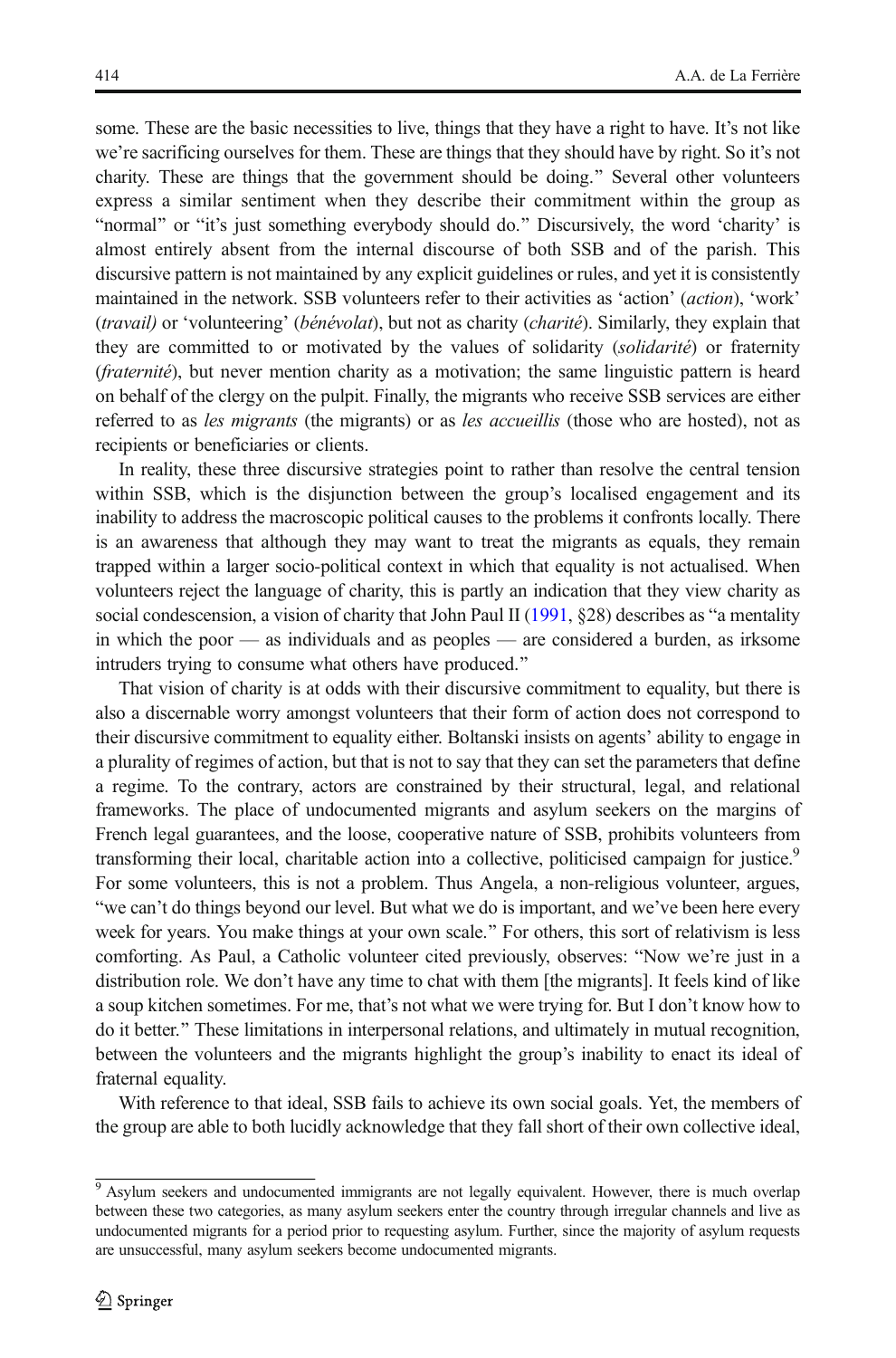group's perseverance at the local level in the face of looming structural challenges recalls Thomas Aquinas's account of hope. For Aquinas, hope is one of the "passions of the arduous" faculty", which have for object the good that is hard or arduous to achieve (Summa Theologiae, ST 1a2ae, qq.22–48; Miner [2009](#page-20-0)). Hope as a passion functions to promote rational agency in cases where agents have both knowledge of the possible and knowledge the obstacles which hinder their progress towards their desired outcomes. Thus, although actors in SSB can see the limits of their actions in delivering their ideal of equality, they can persevere in the hope that the structural obstacles they face do not outweigh their knowledge that their ideal is within the realm of the possible.

Another element to consider is that the group's ideal of equality is only loosely articulated. Whilst the group mobilises a discourse that insists on the importance of equality, this idea is never fully developed in terms of what it would imply for the members' lives and actions. Even though such equality is acknowledged as desirable and possible, it is distant enough to remain a vague image 'over the horizon', and (in part as a consequence of this vagueness), it is not taken fully literally by those who adhere to it. Here, the parallel with the religion practiced in the church that houses SSB is striking. Members do not need to literally believe the full extent of the ideal promoted by the group, nor do they need to see the accomplishment of that ideal, in order to still be strongly committed to the group's actions and values. The ideal gives a direction to the members' actions and allows them to coalesce around a common project, despite their diverse origins and sociological typologies. Certainly, some are more literalist than others, and these members will be more active within the realm of justice through their actions in other more politically militant groups. However, the ideal is sufficiently vague and distant that it does not interfere with the localised and relatively modest actions that form SSB's daily operations.

## Conclusion

At the outset of this article, I aimed to examine how Saint Bernard parish functions as a local hub for social action in favour of newly arrived migrants living precariously on the outskirts of the neighbourhood. Beyond the immediate goals of solidarity achieved through this action, I argued that the parish's semi-formal organisation, SSB, also fosters cohesion between the parish community and the local non-Catholic community by drawing on a diverse pool of volunteers and getting them to collaborate in a form of collective action. I further argued that this coalition-strategy is vital to achieving the immediate goals of the group since the parish does not have within its membership sufficient human capital to carry out its multiple programmes in favours of the migrants. At the same time, the parish (due to the historically dominant position of the Catholic Church within French society) can provide material and organisational resources, as well as a visible hub around which unaffiliated volunteers can coalesce.

These elements allow SSB to function successfully as a locally focused, charitable organisation in the model of Boltanski's regime of love where actors engage in free gift-giving towards others without expectation of or desire for reciprocity. However, these elements are also restrictive to the form of social action SSB can successfully undertake. Lacking an ideological core, having to accommodate a diversity of actors, and remaining focused on the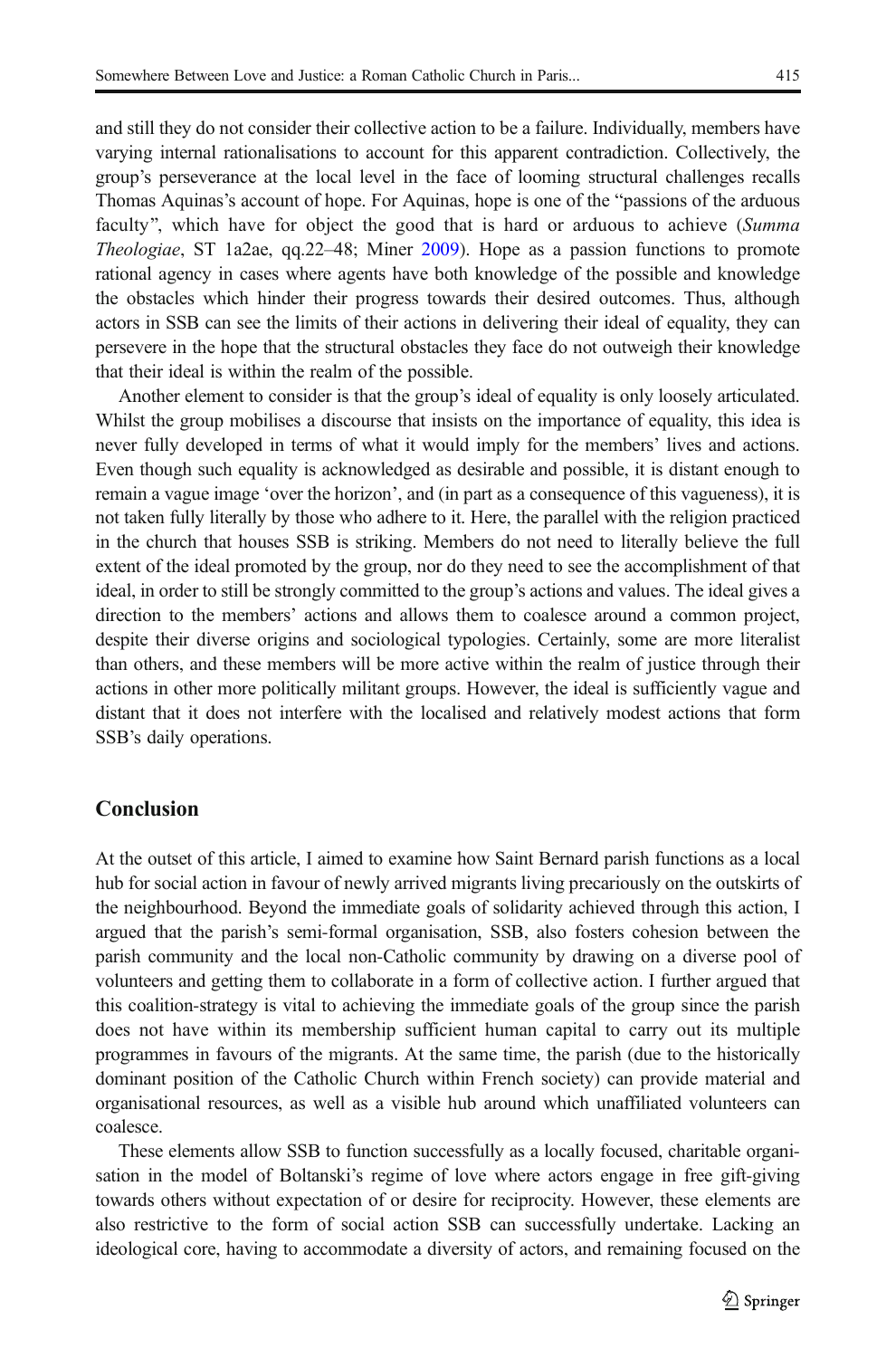<span id="page-19-0"></span>local manifestations of social problems, SSB is unable to mobilise collective action for contesting the structural and political causes at the root of the migrants' legal and material precarity. What conditions are required for a collective charitable action to be transformed into a broader contestation regarding the structural conditions which give rise to the need for charitable action? Beyond the case of Saint Bernard de La Chapelle, this analysis calls for further inquiry concerning the conditions under which inter-community coalitions and local grassroots initiatives can be effective in mobilising collective action within the regime of justice with regard to the distribution of goods and rights.

Open Access This article is distributed under the terms of the Creative Commons Attribution 4.0 International License (http://creativecommons.org/licenses/by/4.0/), which permits use, duplication, adaptation, distribution and reproduction in any medium or format, as long as you give appropriate credit to the original author(s) and the source, provide a link to the Creative Commons license, and indicate if changes were made.

# **References**

- Bacqué, M.-H. (2006). En attendant la gentrification : discours et politiques a la Goutte d'Or (1982-2000). Sociétés contemporaines, 63, 63–83.
- Banchoff, T. (Ed.). (2007). Democracy and the new religious pluralism. Oxford: Oxford University Press.
- Barthe, Y., de Blic, D., Heurtin, J.-P., Lagneau, É., Lemieux, C., Linhardt, D., Moreau de Bellaing, C., Rémy, C., & Trom, D. (2013). Sociologie pragmatique : mode d'emploi. *Politix,*  $3/2013$ (N° 103), 175–204.
- Benedict XVI (Joseph Ratzinger) (2009). Caritas in Veritate: Encyclical letter. Available at: [http://w2.vatican.](http://w2.vatican.va/content/benedict-xvi/en/encyclicals/documents/hf_ben-xvi_enc_20090629_caritas-in-veritate.html) [va/content/benedict-xvi/en/encyclicals/documents/hf\\_ben-xvi\\_enc\\_20090629\\_caritas-in-veritate.html](http://w2.vatican.va/content/benedict-xvi/en/encyclicals/documents/hf_ben-xvi_enc_20090629_caritas-in-veritate.html)
- Blin, T. (2008). L'invention des sans-papiers. Récit d'une dramaturgie politique. Cahiers internationaux de sociologie, 2/2008(n° 125), 241–261.
- Boltanski, L. (2011). L'Amour et la justice comme compétences. Paris: Gallimard.
- Boltanski, L., & Thévenot, L. (1991). De la justification. Les économies de la grandeur. Paris: Gallimard.
- Boltanski, L., & Chiapello, E. (1999). Le nouvel esprit du capitalisme. Paris: Gallimard.
- Castles, S. (2010). Understanding global migration: a social transformation perspective. Journal of ethnic and migration studies, 36(10), 1565–1586.
- Castles, S. (2012). Migration and social transformation. In An Introduction to International Migration Studies: European Perspectives. Amsterdam: Amsterdam University Press.
- Castles, S., & Davidson, A. (2000). Citizenship and migration: globalization and the politics of belonging. London: Routledge.
- Clerval, A. (2010). Les dynamiques spatiales de la gentrification à Paris. Cybergeo : European Journal of Geography. Available online: <http://cybergeo.revues.org/23231>
- Coindé, H. (1997). Curé des sans-papiers. Paris: Cerf.
- Courcy, R. (1999). La paroisse et la modernité: Lieu fondateur et arguments actualisés. Archives de sciences sociales des religions, 107, 21–39.
- Cowles, M. G., Caporaso, J. A., & Risse-Kappen, T. (Eds.). (2001). Transforming Europe: Europeanization and domestic change. New York: Cornell University Press.
- Davies, G., & Hervieu-Léger, D. (Eds.). (1996). Identités religieuses en Europe. La Découverte: Paris.
- Esthimer, M. (2014). "World confronts largest humanitarian crisis since WWII". Migration Policy Institute. Available at: [http://www.migrationpolicy.org/article/top-10-2014-issue-1-world-confronts-largest](http://www.migrationpolicy.org/article/top-10-2014-issue-1-world-confronts-largest-humanitarian-crisis-wwii)[humanitarian-crisis-wwii](http://www.migrationpolicy.org/article/top-10-2014-issue-1-world-confronts-largest-humanitarian-crisis-wwii)
- Favell, A. (2003). Integration nations: the nation-state and research on immigrants in Western Europe. In G. Brochman (Ed.), The Multicultural Challenge (pp. 13–42). Oxford: Elsevier.
- Georgi, F. (2012). L'autogestion : Une utopie chrétienne? In Pelletier, D. & Schlegel, J.L. (Eds.) A la gauche du Christ. Paris: Seuil, 373–398.
- Gilli, F. (2004). Le desserrement de l'emploi dans la Région Urbaine de Paris. DREIF. URL: [http://www.driea.](http://www.driea.ile-de-france.developpement-durable.gouv.fr/IMG/pdf/Dessermt_emploi_1_31_cle7f681f.pdf) [ile-de-france.developpement-durable.gouv.fr/IMG/pdf/Dessermt\\_emploi\\_1\\_31\\_cle7f681f.pdf](http://www.driea.ile-de-france.developpement-durable.gouv.fr/IMG/pdf/Dessermt_emploi_1_31_cle7f681f.pdf)
- Hagan, J. M. (2008). Migration miracle: faith, hope, and meaning. Cambridge: Harvard.
- IFOP (2015). Les français, les catholiques et l'accueil des migrants. Available at: [http://www.ifop.](http://www.ifop.fr/media/poll/3377-1-study_file.pdf) [fr/media/poll/3377-1-study\\_file.pdf](http://www.ifop.fr/media/poll/3377-1-study_file.pdf)
- INSEE (2006). ZUS: La Goutte d'Or. Available at: <http://sig.ville.gouv.fr/AncienneSynthese/1100030>